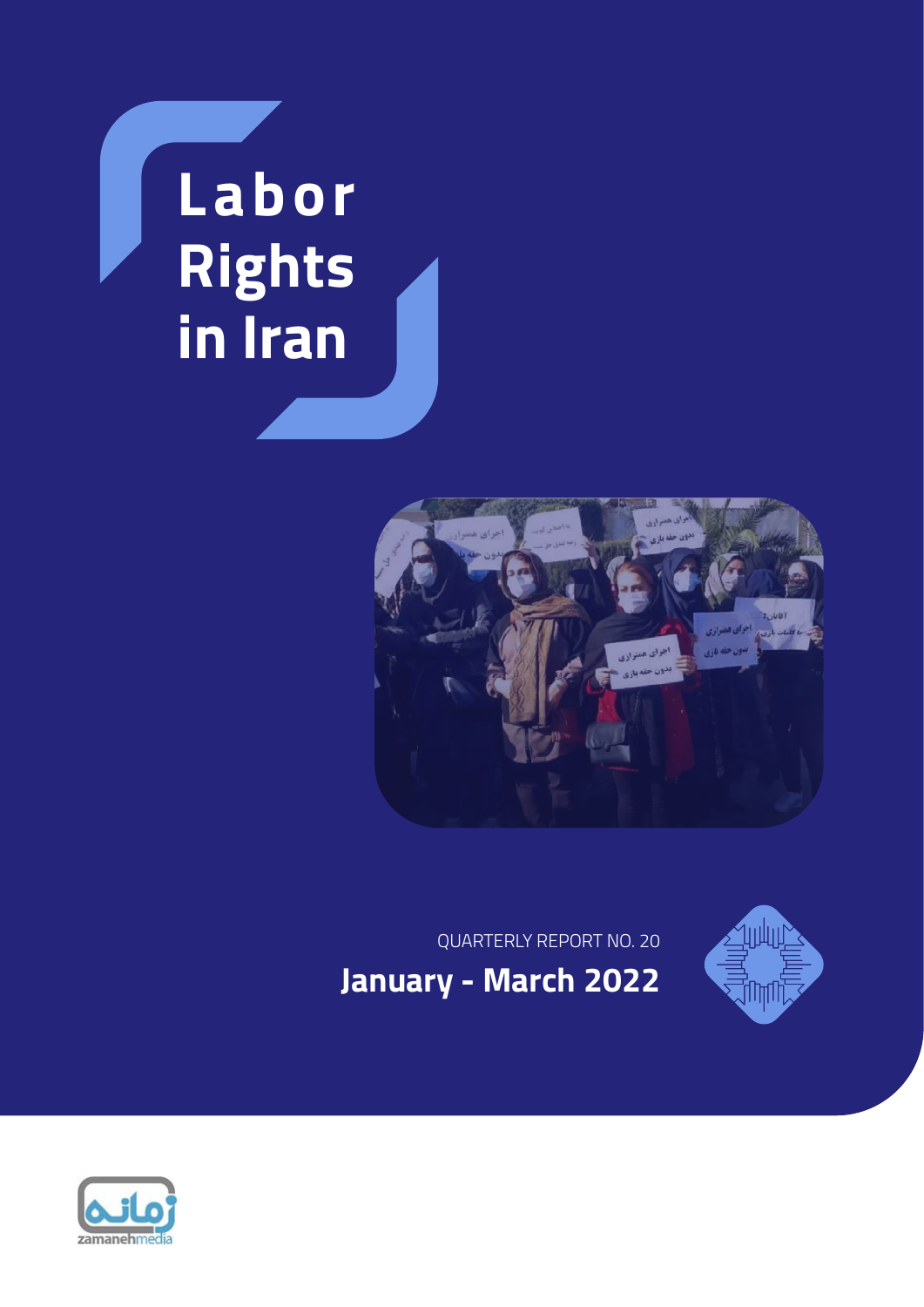# **Contents**

г

| Introduction                                              | 4               |
|-----------------------------------------------------------|-----------------|
| Overview                                                  | 5               |
| Minimum Wage                                              | $\overline{7}$  |
| <b>Retirees Under Attack</b>                              | 8               |
| <b>Protests: Retirees</b>                                 | 9               |
| <b>Protests: Teachers</b>                                 | 10 <sub>1</sub> |
| <b>Protests: Public Sector Workers</b>                    | 14              |
| <b>Protests: Health Workers</b>                           | 16              |
| Protests: Workers in Industry, Mining, and Energy         | 17              |
| Gig Economy Workers, Informal Workers, and the Unemployed | $\overline{19}$ |
| <b>Work Accidents: Bloody Winter</b>                      | 21              |
| <b>Migrant Workers</b>                                    | 22              |
| Suppression                                               | 23              |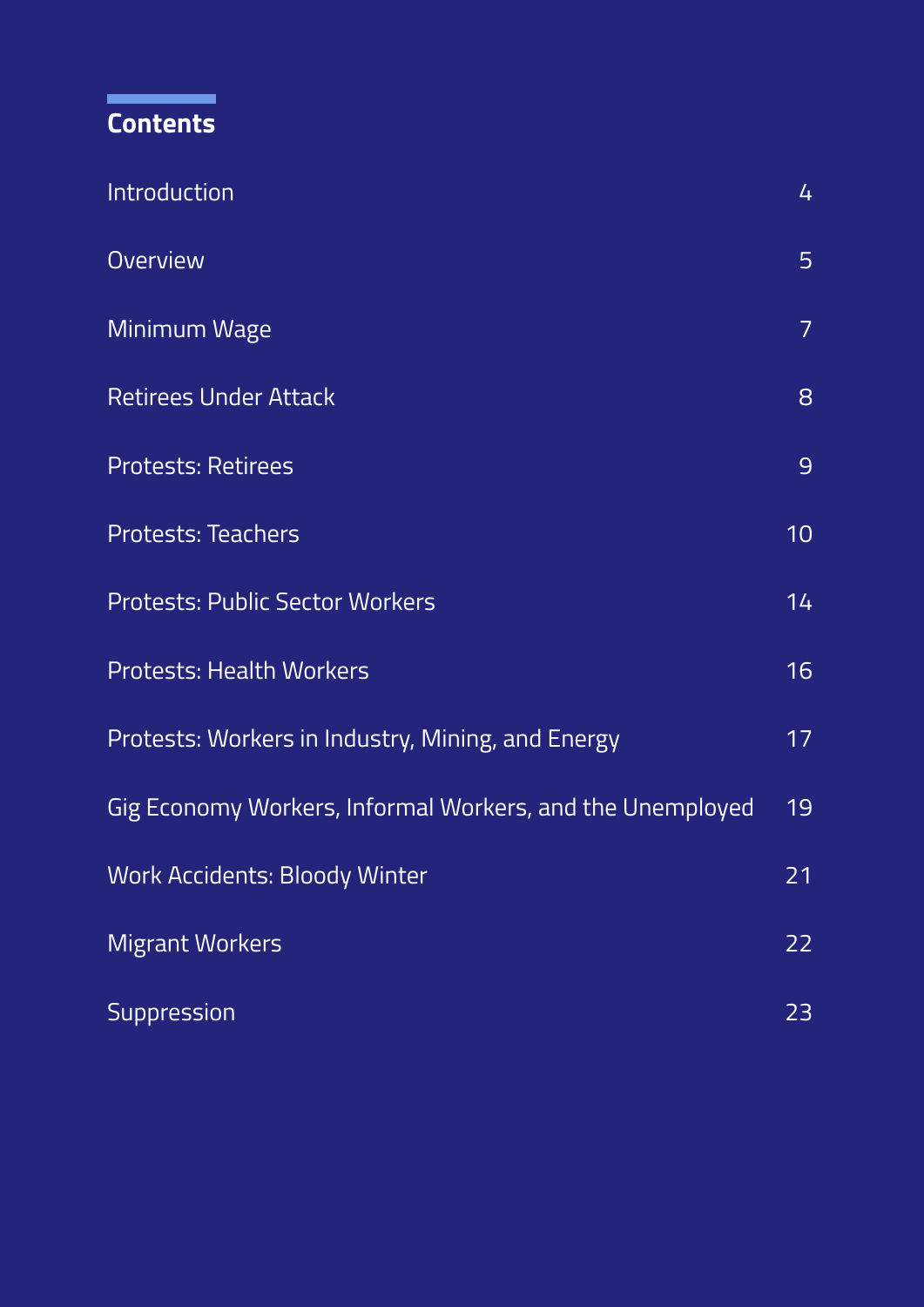Labor Rights in Iran No. 20 January - March 2022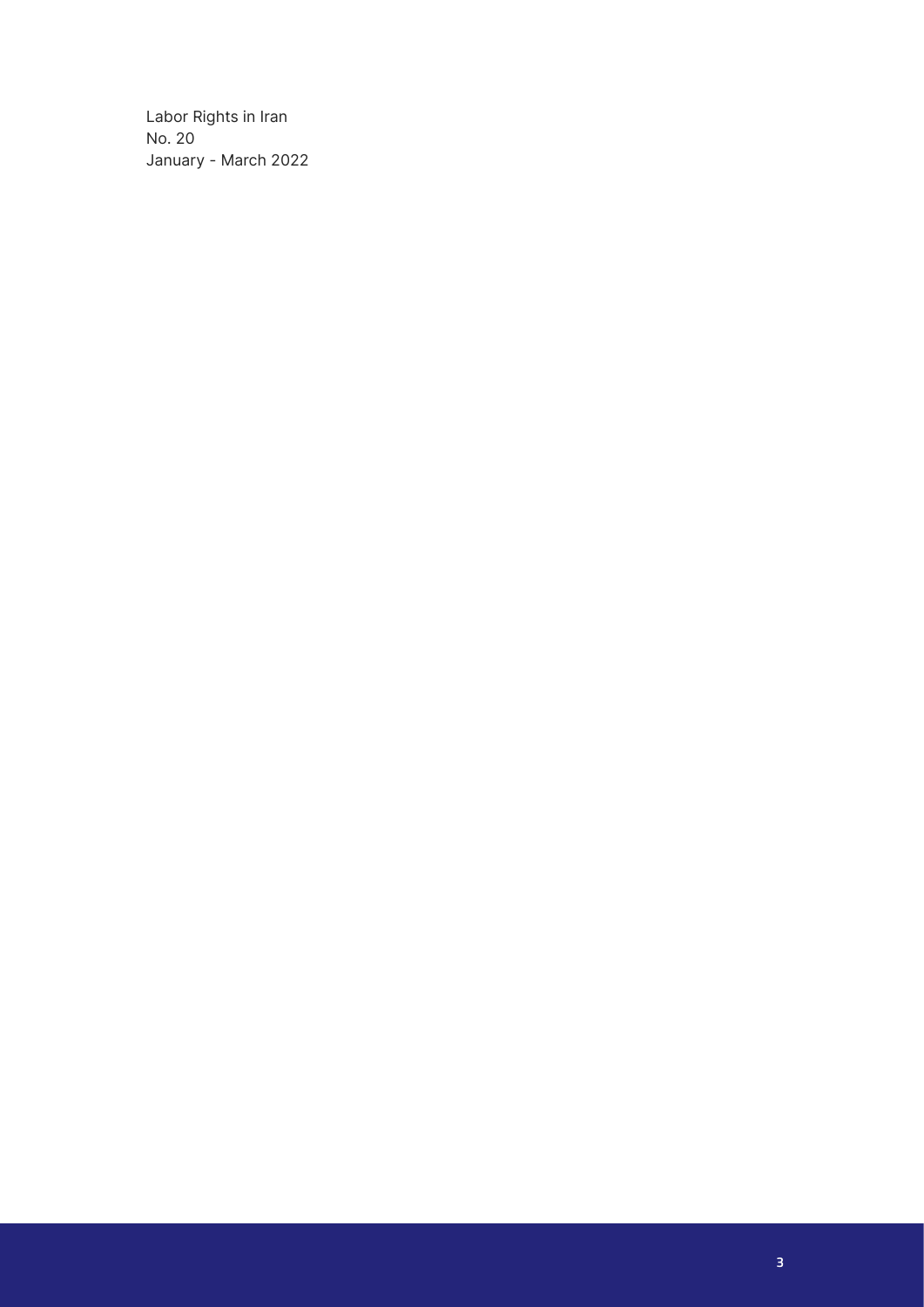# <span id="page-3-0"></span>**Introduction**

This publication is Zamaneh Media's 20th Quarterly Labor Rights Report. These reports focus on unemployment, deferment or non-payment of wages and benefits, protests and strikes, freedom of association and assembly, independent unions, workplace discrimination, contract violations, women's labor, child labor, workplace accidents, and labor law. Zamaneh Media monitors these topics daily, and this report provides an overview of the most critical Iranian labor rights issues over the past three months.

The following report covers major labor rights issues, protests, and trends from January through March 2022. The information herein does not address all labor-related events and topics.

In addition to the quarterly reports, Zamaneh Media also publishes special reports on specific labor topics as well as an annual report. For all previously published reports, please visit [Zamaneh Media's website](https://en.radiozamaneh.com/labor/).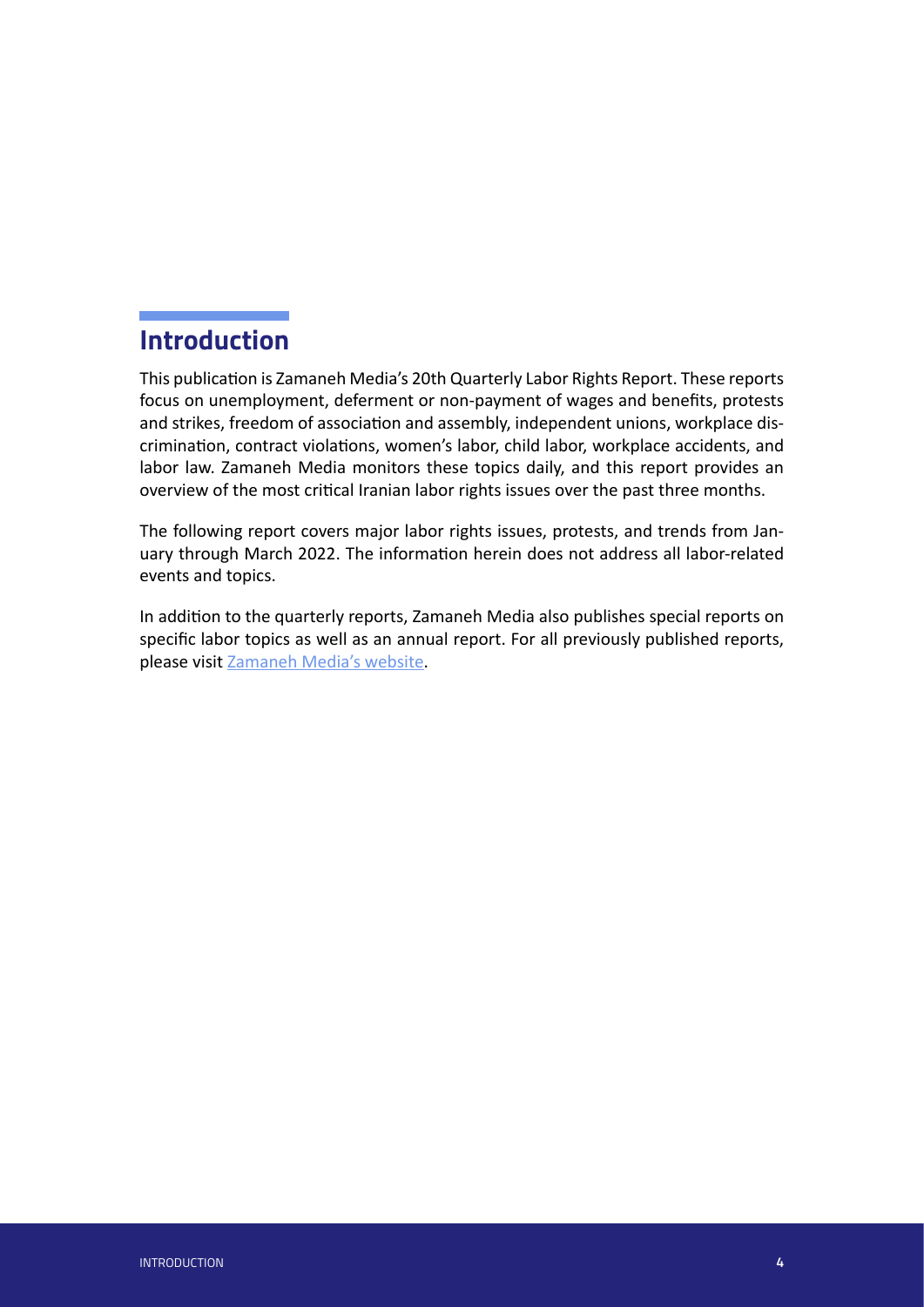### <span id="page-4-0"></span>**Overview**

The new round of the Joint Comprehensive Plan of Action (JCPOA) "revival" negotiations continued through early March 2022 without tangible results. There were signs that the two sides were approaching a general agreement: the United States temporarily lifted some of the sanctions on Iran, and oil market analysts reported that Iran increased its oil exports last winter. However, oil sale revenues are still facing hurdles reaching Iran. The government hopes that the revival of the nuclear deal will make it possible to access its frozen assets, thus offsetting part of the growing budget deficit this year. Government institutions estimate the deficit to be 350 to 420 trillion tomans. (Exchange rate at the date of this report: 1 USD  $\approx$  30,000 tomans)

The Minister of Economy and the Central Bank of Iran governor claim that the practice of lowering the budget deficit by borrowing from the central bank has stopped. In reality, the government has stopped borrowing directly from the central bank and instead forced commercial banks to purchase government bonds by overdrawing from central bank resources. Additionally, it has sold frozen currencies to the central bank. These practices are two deceptive solutions that have increased both liquidity and government debt. $1$ 

The inflation rate continues to rise. The Statistical Center of Iran claims that the acceleration of inflation has slowed down, but this slowdown effect is not tangible in the consumer market.

According to the central bank, domestic rice prices rose by 95 percent last year, while imported rice increased by 27.5 percent. In January 2022, the inflation rate of 26 out of 53 essential consumer goods was over 35 percent.<sup>2</sup>

The central bank also judged that rental rates increased by 48.4 percent in Tehran and 52.2 percent nationwide.<sup>3</sup>

| Item               | Percentage of price increase |
|--------------------|------------------------------|
| Carrot             | 5.4                          |
| Limes              | 8.3                          |
| Oranges            | 8.8                          |
| Canned tuna        | 14.0                         |
| Eggs               | 19.7                         |
| Cooking liquid oil | 20.7                         |
| Lamb meat          | 21.9                         |
| <b>Butter</b>      | 31.1                         |
| Milk               | 31.7                         |
| Milk powder        | 32.6                         |
| Chicken            | 33.0                         |
| Apples             | 33.7                         |

The table below shows the increase in food prices.

<sup>1</sup> [Eghtesad Online,](https://www.eghtesadonline.com/%D8%A8%D8%AE%D8%B4-%D8%A8%D8%A7%D9%86%DA%A9-%D8%A8%DB%8C%D9%85%D9%87-190/587678-%D8%AF%D9%88%D9%84%D8%AA-%DA%86%D8%A7%D9%BE-%D9%BE%D9%88%D9%84) December 7, 2021

<sup>2</sup> [The Statistical Center of Iran,](https://www.amar.org.ir/Portals/0/News/1400/shgkhrk0011.pdf?ver=OEyWaMpVdukm5eHV8hwO_A%3d%3d) Average Price of Foodstuff, March 2, 2022

<sup>3</sup> [Central Bank of IRI](https://www.cbi.ir/showitem/22925.aspx), Housing Market Developments Report, February 26, 2022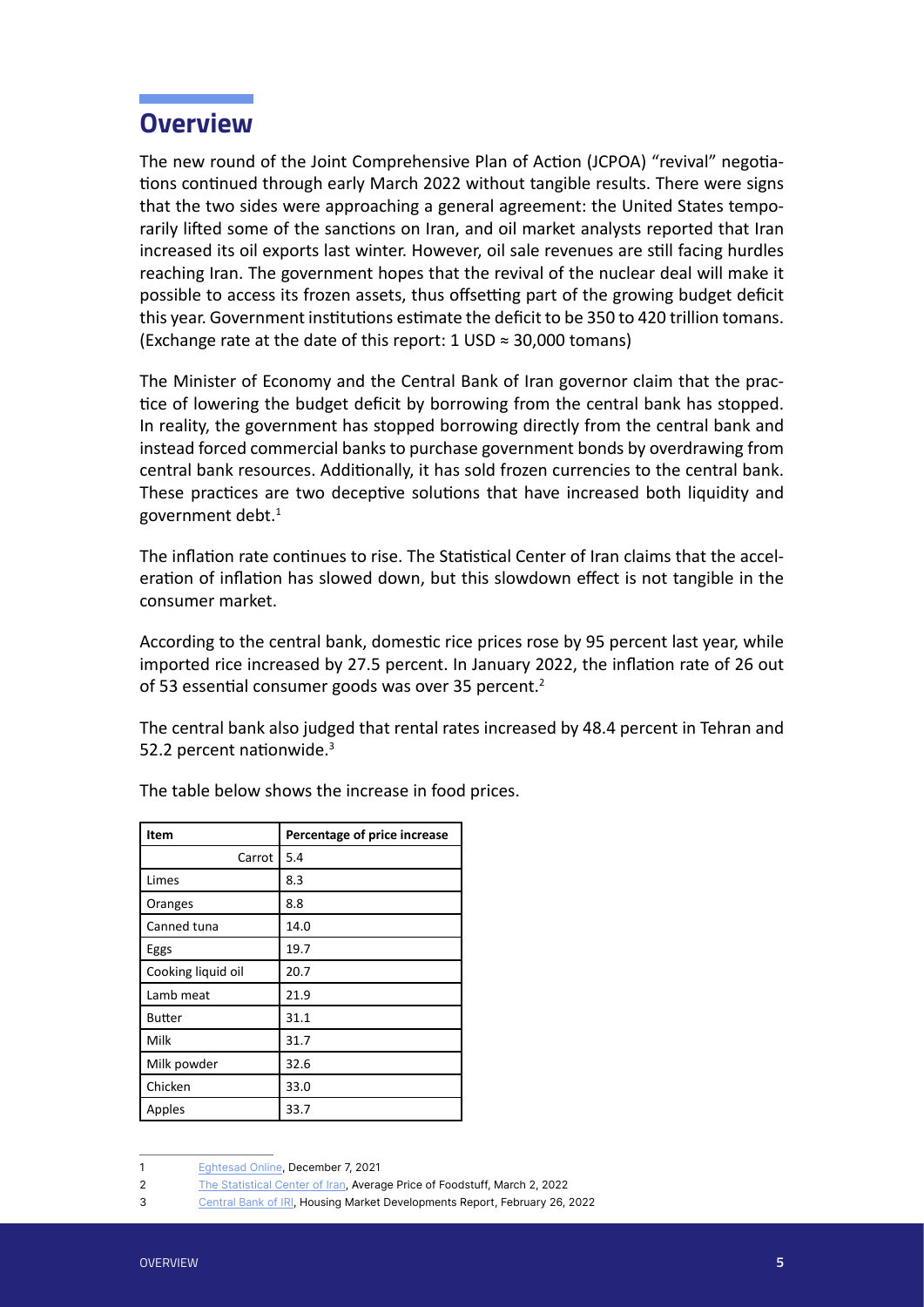| <b>Beef</b>              | 36.8  |
|--------------------------|-------|
| Mixed beans              | 37.0  |
| Red beans                | 37.9  |
| Onions                   | 46.6  |
| Domestic cheese          | 47.2  |
| Yogurt                   | 50.9  |
| Pinto beans              | 52.3  |
| Sugar cube               | 53.5  |
| Sugar                    | 54.1  |
| Lentils                  | 60.2  |
| White peas               | 63.2  |
| Ketchup                  | 66.6  |
| Salmon                   | 68.9  |
| Mayonnaise               | 72.3  |
| Tomato                   | 80.2  |
| First class Iranian rice | 95.3  |
| Tomato paste             | 96.9  |
| Watermelon               | 118.1 |
| Potatoes                 | 152.2 |

Rising food prices, recession, and wage suppression have led to widespread poverty and declining per capita consumption. According to estimates by the Wage Committee of the Supreme Council of Islamic Labor Councils, a government-affiliated organization, the minimum wage covers only one-third of the monthly cost of essential items.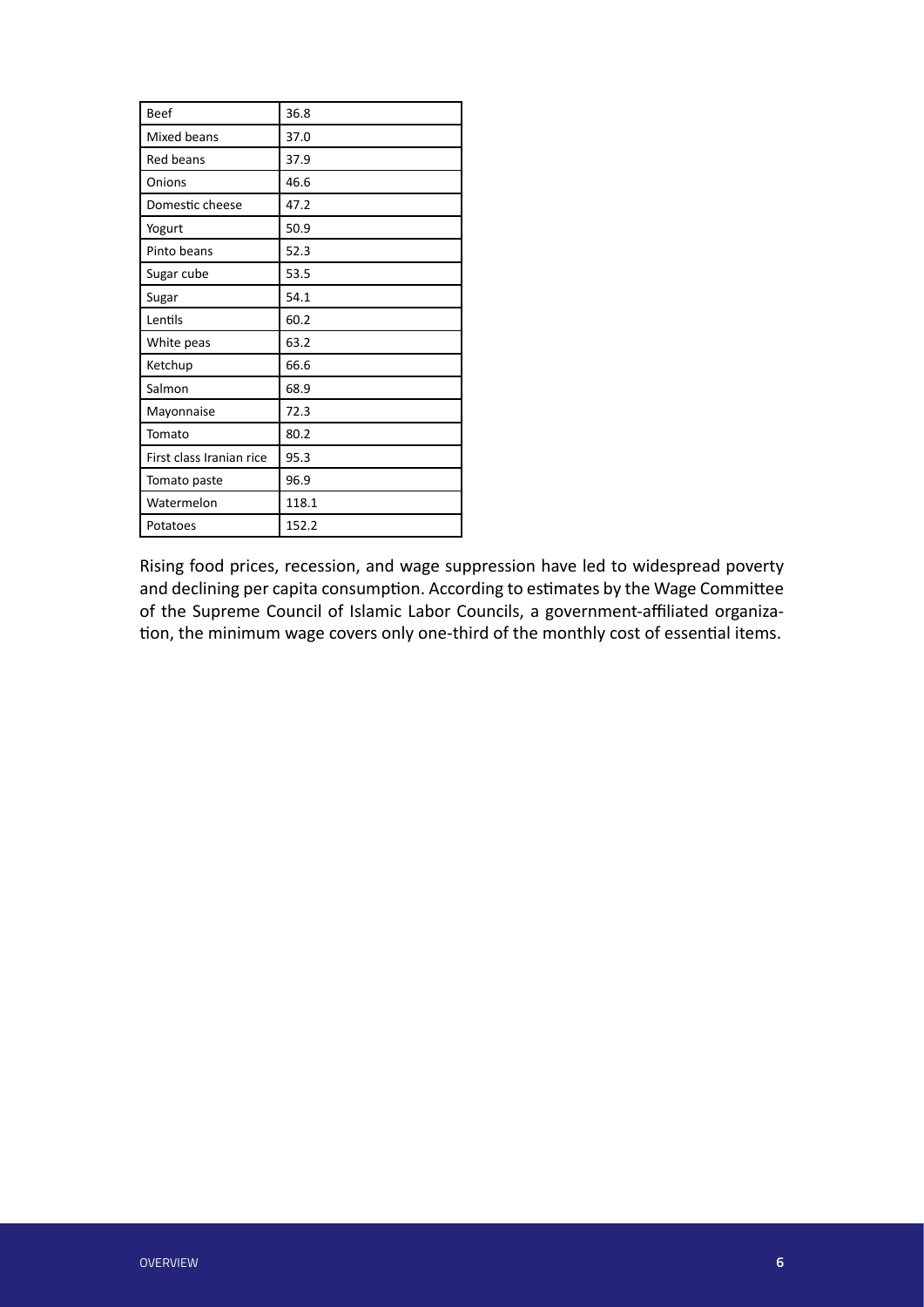# <span id="page-6-0"></span>**Minimum Wage**

As in previous years, the Supreme Labor Council (SLC) imposed wage repression on workers through its wage meetings, held in the absence of actual workers' representatives and independent trade unions. SLC determined that the daily minimum wage for temporary workers in 1401 (March 21, 2022, to March 21, 2023) will be 139,325 tomans. (1 toman = 10 rials)<sup>4</sup>

| Items                                                                                | Year 1400 (rials)                          | Year 1401 (rials)     | Percentage<br>increase | Increase for each<br>item (rials) |
|--------------------------------------------------------------------------------------|--------------------------------------------|-----------------------|------------------------|-----------------------------------|
|                                                                                      | (21 March 2021 -- 21<br><b>March 2022)</b> | (21 March 2022 – now) |                        |                                   |
| Minimum wage - daily                                                                 | 88,516                                     | 1,393,250             | 57.4                   | 507,085                           |
| Minimum wage - monthly                                                               | 26,554,950                                 | 41,797,500            | 57.4                   | 15,242,550                        |
| Child benefit (per child)                                                            | 2,655,495                                  | 4,179,750             | 57.4                   | 1,533,255                         |
| Additional allowance based on<br>years of service ("sanavat" in<br>Persian)          | 1,400,000                                  | 2,100,000             | 50                     | 700,000                           |
| Consumer items allowance                                                             | 6,000,000                                  | 8,500,000             | 41.7                   | 2,500,000                         |
| Housing allowance                                                                    | 4,500,000                                  | 6,500,000             | 44.4                   | 2,000,000                         |
| Minimum monthly income of<br>workers with two children                               | 43,765,940                                 | 67,257,000            | 53.7                   | 23,491,060                        |
| Minimum monthly income of<br>workers with one child                                  | 41,110,445                                 | 63,076,250            | 53.4                   | 21,966,805                        |
| Minimum monthly income of<br>workers without children and<br>without work experience | 37,054,950                                 | 56,797,500            | 53.3                   | 19,742,550                        |

*Table: Increase in workers' income and benefits over one year.*

The SLC-approved wage for workers without work experience and children is less than half of the livelihood basket assessed by the Wage Committee of the Supreme Center of Islamic Labor Councils and more than four million tomans less than the figure approved by the SLC itself. The wage committee of the SLC had set the subsistence basket at 11.5 million tomans (115,000,000 rials). The practice of setting a minimum wage lower than the approved livelihood basket is wage repression and forces workers into poverty.

Many workers work without a contract and therefore outside the scope of labor and social security laws. As a result, these workers are deprived of the approved minimum wage.

During "wage negotiations," the SLC finally agreed to set regional wages in five regions. It is not yet clear which areas will be subject to implementing these regional wage guidelines. The proposal for regional wages came from "employment-generating" charities that benefit from cheap labor under the guise of creating employment in disadvantaged areas and for marginalized people. Implementation of this directive will exclude more workers from the scope of the labor law.<sup>5</sup>

<sup>4</sup> [Shenasnameh,](https://shenasname.ir/kar/37442-%D8%AC%D8%AF%D9%88%D9%84-%D8%AD%D9%82%D9%88%D9%82-%D8%AF%D8%B3%D8%AA%D9%85%D8%B2%D8%AF-1401) March 9, 2022

<sup>5</sup> [Radio Zamaneh](https://www.radiozamaneh.com/705991), February 27, 2022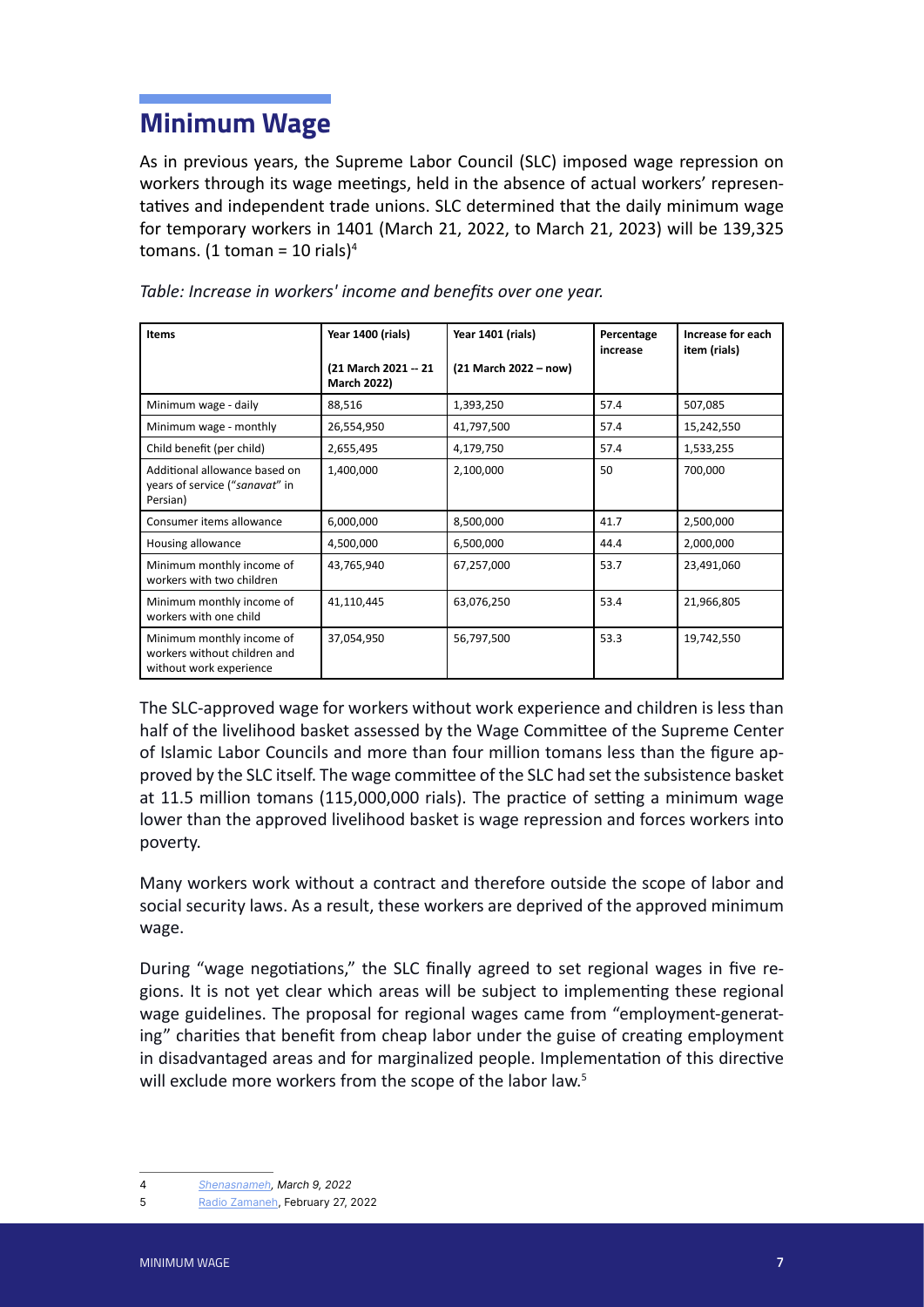#### <span id="page-7-0"></span>**Retirees Under Attack**

The government proposed that the plan to adjust pensions based on current wages, which was submitted to the parliament in 2021, not become permanent.<sup>6</sup> In the budget bill, the government also proposed changing the minimum retirement age and the method of calculating retirement salaries. The Parliamentary Integration Committee did not approve these two proposals. Since December 2019, Social security retirees have been taking to the streets in various cities to protest the government's impoverishing policies.

The government withdrew the bill about matching pensions in proportion to the current wages to reduce pensions and relieve some of the burden of its financial deficits. Currently, the government owes over 400 trillion tomans to the Social Security Organization.7

In another anti-labor campaign targeting female retirees, the government did not pay retired women their spouse and child support bonuses at the end of the year. The Iranian Labor News Agency wrote that the government directive on New Year bonuses in 2021 is the reason for the 650,000 toman gap between female and male workers' New Year bonuses.<sup>8</sup>

By passing anti-women laws and directives under the pretext of protecting the family, President Ibrahim Raisi's cabinet intends to remove more women from the labor market and channel them to domestic labor, which is outside the scope of labor law.

<sup>6</sup> [Radio Zamaneh](https://www.radiozamaneh.com/704094), February 13, 2022

<sup>7</sup> [Radio Zamaneh](https://www.radiozamaneh.com/705848), February 25, 2022

<sup>8</sup> [Radio Zamaneh](https://www.radiozamaneh.com/705259), February 22, 2022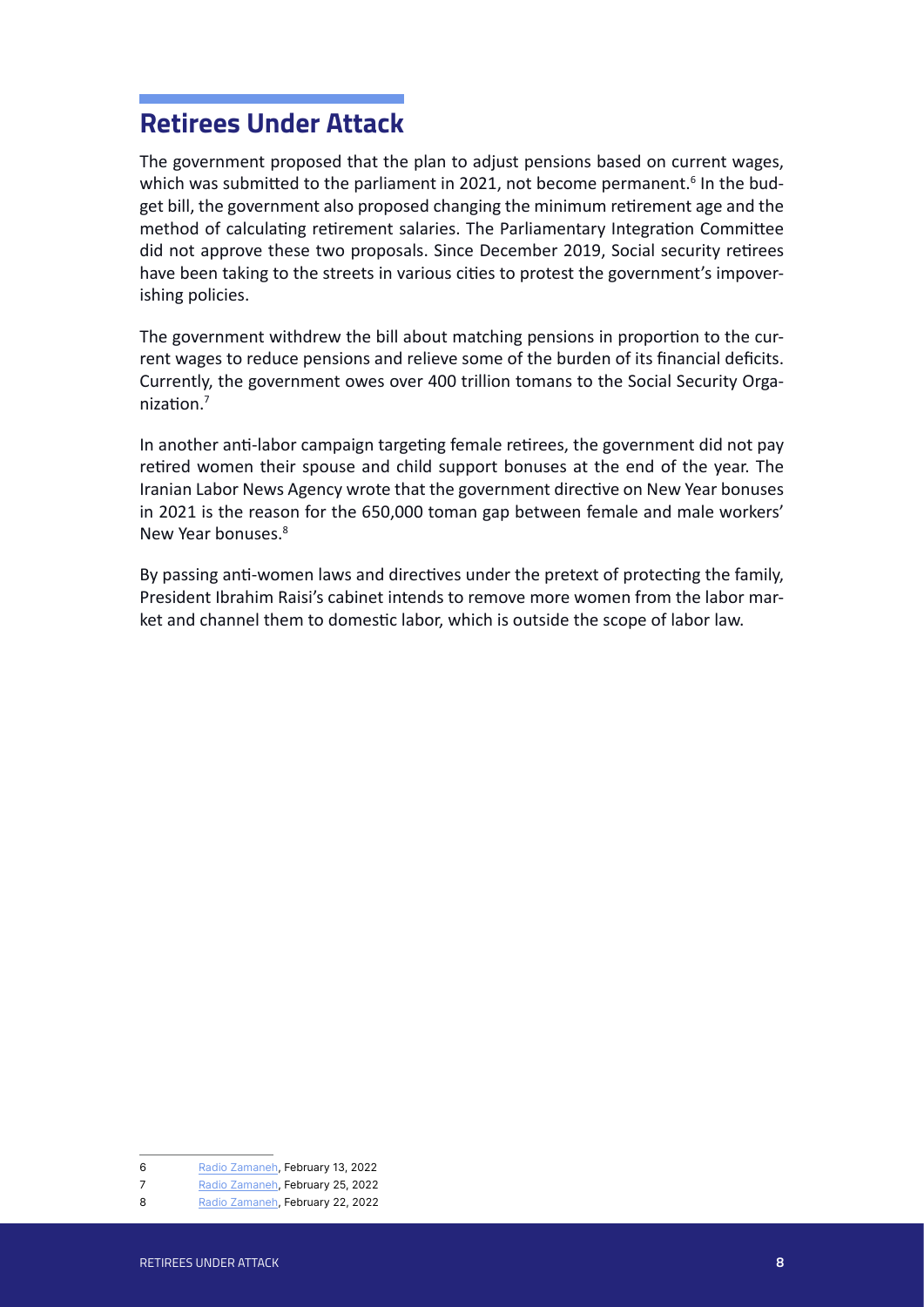## <span id="page-8-0"></span>**Protests: Retirees**

From January to March 2022, various groups of retirees rallied at least 25 times in different cities. Social Security retirees and the Steel Workers' Support Fund had the highest frequency of retirement protests. The essential demands of retirees this winter included: matching pensions in proportion to current wages, eliminating discrimination between pension fund recipients and state and military retirees, increasing retirement pay based on poverty line income, and receiving free full coverage health insurance.

| <b>Protest Group</b>                           | <b>Demands</b>                                                                                                                                                                                                                                                                                                                                                                                                              | <b>Form of Protest</b>                                                    |
|------------------------------------------------|-----------------------------------------------------------------------------------------------------------------------------------------------------------------------------------------------------------------------------------------------------------------------------------------------------------------------------------------------------------------------------------------------------------------------------|---------------------------------------------------------------------------|
| Social Security retirees <sup>9</sup>          | Match pensions in proportion to current wages<br>Eliminate discrimination between Social Security retirees and the<br><b>State and Military Funds</b><br>Increase the minimum pension to 12 million tomans<br>Receive free full coverage health insurance<br>Settle government debt to the Social Security Organization<br>Allow retirees' participation on the pension fund board of trustees<br>Stop prosecuting retirees | Protest Sundays:<br>Weekly rallies in over<br>15 cities                   |
| Steel industry retirees <sup>10</sup>          | Match pensions in proportion to current wages<br>Eliminate discrimination between steel retirees and state and<br>military fund retirees<br>Increase pensions<br>Stop the transfer of assets and shares of the Steel Employees<br>Support Fund to private sector buyers                                                                                                                                                     | Weekly rallies in<br>Tehran, Isfahan,<br>Khuzestan, Damghan<br>and Lushan |
| <b>Health retirees</b>                         | Match pensions in proportion to current wages<br>Pay overdue receivables                                                                                                                                                                                                                                                                                                                                                    | Numerous rallies in<br>Gorgan, Ahvaz, Fars                                |
| Retirees of Ilam police<br>force <sup>11</sup> | Match pensions in proportion to current wages<br>Increase pensions                                                                                                                                                                                                                                                                                                                                                          | Several rallies in Ilam<br>province                                       |
| Telecom Company retir-<br>ees <sup>12</sup>    | Pay pension arrears<br>Insure premium payment                                                                                                                                                                                                                                                                                                                                                                               | Rallies in at least ten<br>provinces                                      |

Additionally, contractor retirees of the electricity distribution companies in different provinces protested the unequal wages with the retirees of Iran Power Generation and Distribution Company (known as TAVANIR),<sup>13</sup> Sangrood mine retirees protested forced unemployment after the closure of the mine, and Islamic Republic Airlines retirees protested the merger of the airline employees' pension fund with the State and Military Funds. Haft Tappeh sugarcane retirees also rallied to protest the pension arrears for several days.

<sup>9</sup> [Radio Zamaneh](https://www.radiozamaneh.info/706000), February 27, 2022

<sup>10</sup> [Radio Zamaneh](https://www.radiozamaneh.info/706845), March 6, 2022

<sup>11</sup> [Showra-ye-Bazneshastegan](https://t.me/Shbazneshasteganir/18235) (Retirement Council), January 10, 2022

<sup>12</sup> [Radio Zamaneh](https://www.radiozamaneh.info/707205), March 8, 2022

<sup>13</sup> [Radio Zamaneh](https://www.radiozamaneh.info/706970), February 26, 2022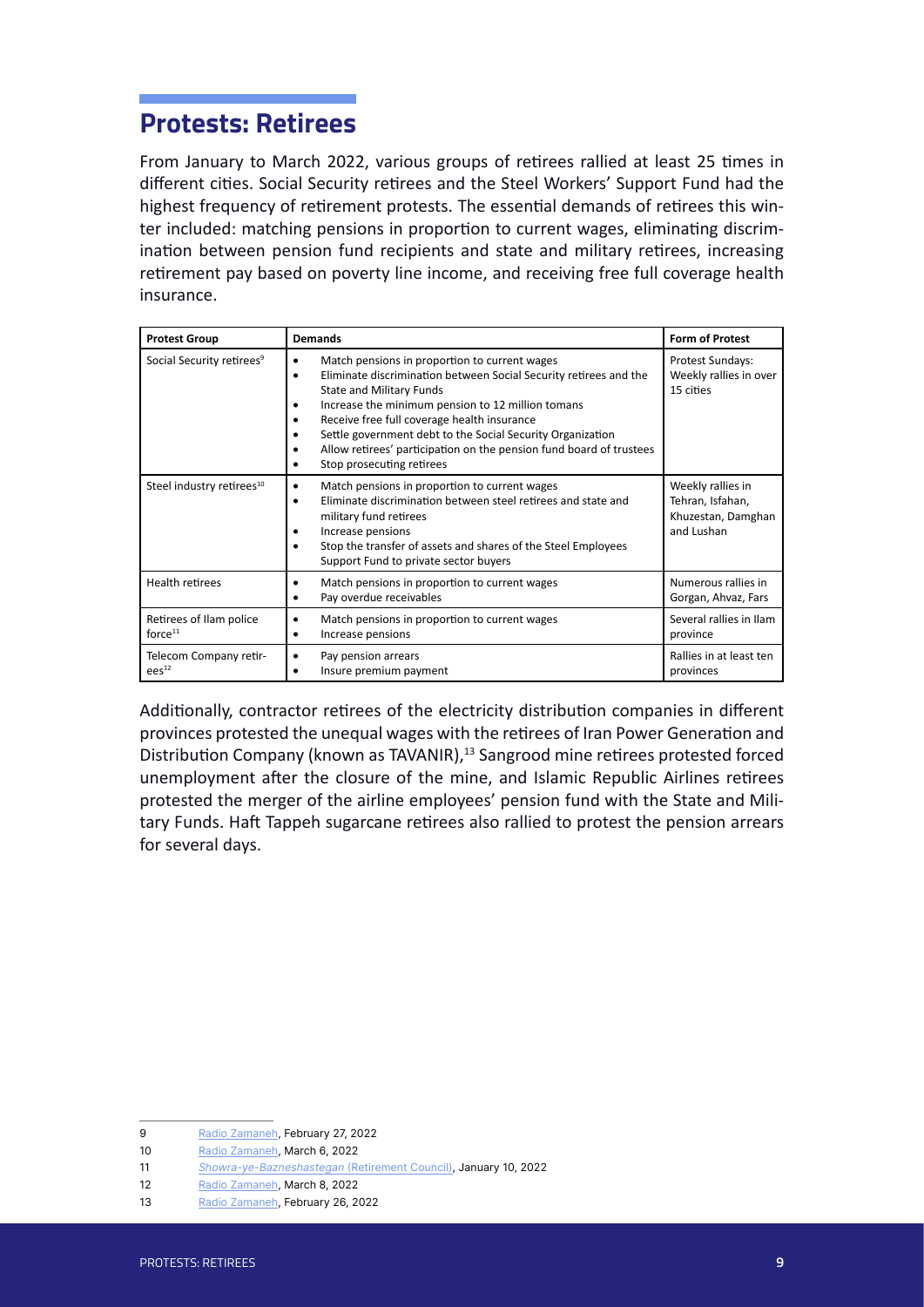#### <span id="page-9-0"></span>**Protests: Teachers**

After much back-and-forth between the parliament and the Guardian Council, the parliament finally passed the bill on the teachers' payroll ranking scheme. However, the version of the bill that passed differed substantially from what the teachers wanted.

Teachers held a nationwide strike for two days in the winter. According to the Coordinating Council of Teachers' Unions, teachers in more than 100 cities refused to attend classes from 29-30 January and rallied in various towns on 31 January.14

Teachers rallied in at least 20 cities in December 2021 and early January 2022. During the rallies, security forces and plainclothes agents raided teachers in several cities and detained many protesters.<sup>15</sup> On 19 February<sup>16</sup> and 22 February 2022<sup>17</sup>, teachers across Iran rallied in front of the Ministry of Education buildings. Many teachers were briefly detained or summoned to security and judicial institutions.<sup>18</sup>

The below table shows the security and judicial pressures on teachers and union activists from 22 December 2021 to 20 February 2022. During this period, at least 70 teachers were persecuted in the following ways:

- Arrested or summoned
- • Sentenced by the Revolutionary Court
- Subjected to the sentences

The following list is based on news published by the Coordinating Council of Teachers' Unions and may not include the names of all teachers who have been summoned or detained by the judiciary and security authorities in this two months period.

| Row            | <b>Name</b>                                                                                  | <b>Repression method</b>                                       | Outcome                                     |
|----------------|----------------------------------------------------------------------------------------------|----------------------------------------------------------------|---------------------------------------------|
| $\mathbf{1}$   | Shaban Mohammadi - Member of the Marivan Teach-<br>ers' Union                                | Arrested on January 30 and<br>released on February 24,<br>2022 | Free on bail                                |
| $\overline{2}$ | Pirooz Nami - Secretary of Khuzestan Trade Union                                             | Arrested                                                       | Released on bail and sum-<br>moned to court |
| 3              | Mohammad Malaki - Member of the Board of the<br><b>Bushehr Trade Union</b>                   | Arrested                                                       | Free on bail                                |
| 4              | Mohsen Omrani - union activist in Bushehr                                                    | Arrested                                                       | Free on bail                                |
| 5              | Rasoul Bodaghi - Member of the Board of Directors of<br>Islamshahr Trade Union <sup>19</sup> | Arrested and summoned to<br>court                              | Free on bail                                |
| 6              | Hamid Ghandi - Member of the Board of Directors of<br>Islamshahr Trade Union <sup>20</sup>   | Summoned to court                                              | Free on bail                                |
| $\overline{7}$ | Bakhtiar Rezvani - Gachsaran union activist <sup>21</sup>                                    | Summoned to court                                              | Temporarily free                            |
| 8              | Aziz Ghasemzadeh - Gilan trade union                                                         | Summoned to court                                              | Unknown                                     |
| 9              | Behnia Bahmainejad - Khuzestan trade union activist                                          | Summoned to court                                              | Unknown                                     |
| 10             | Shahriar Shirvani - Khuzestan trade union activist                                           | Summoned to court                                              | Unknown                                     |
| 11             | Siamak Chehrazi - Khuzestan trade union activist                                             | Summoned to court                                              | Unknown                                     |

<sup>14</sup> [Radio Zamaneh](https://www.radiozamaneh.com/702450), March 8, 2022

<sup>15</sup> [Coordinating Council of Teachers' Unions](https://t.me/kashowra/5706), 13 February 2022

<sup>16</sup> [Radio Zamaneh](https://www.radiozamaneh.com/704821), February 19, 2022

<sup>17</sup> [Radio Zamaneh](https://www.radiozamaneh.com/705232), February 22, 2022

<sup>18</sup> [Radio Zamaneh](https://www.radiozamaneh.com/704961), February 20, 2022

<sup>19</sup> [Coordinating Council of Teachers' Unions](https://t.me/kashowra/9077), March 15, 2022

<sup>20</sup> Previous reference

<sup>21</sup> [Coordinating Council of Teachers' Unions](https://t.me/kashowra/9075), March 14, 2022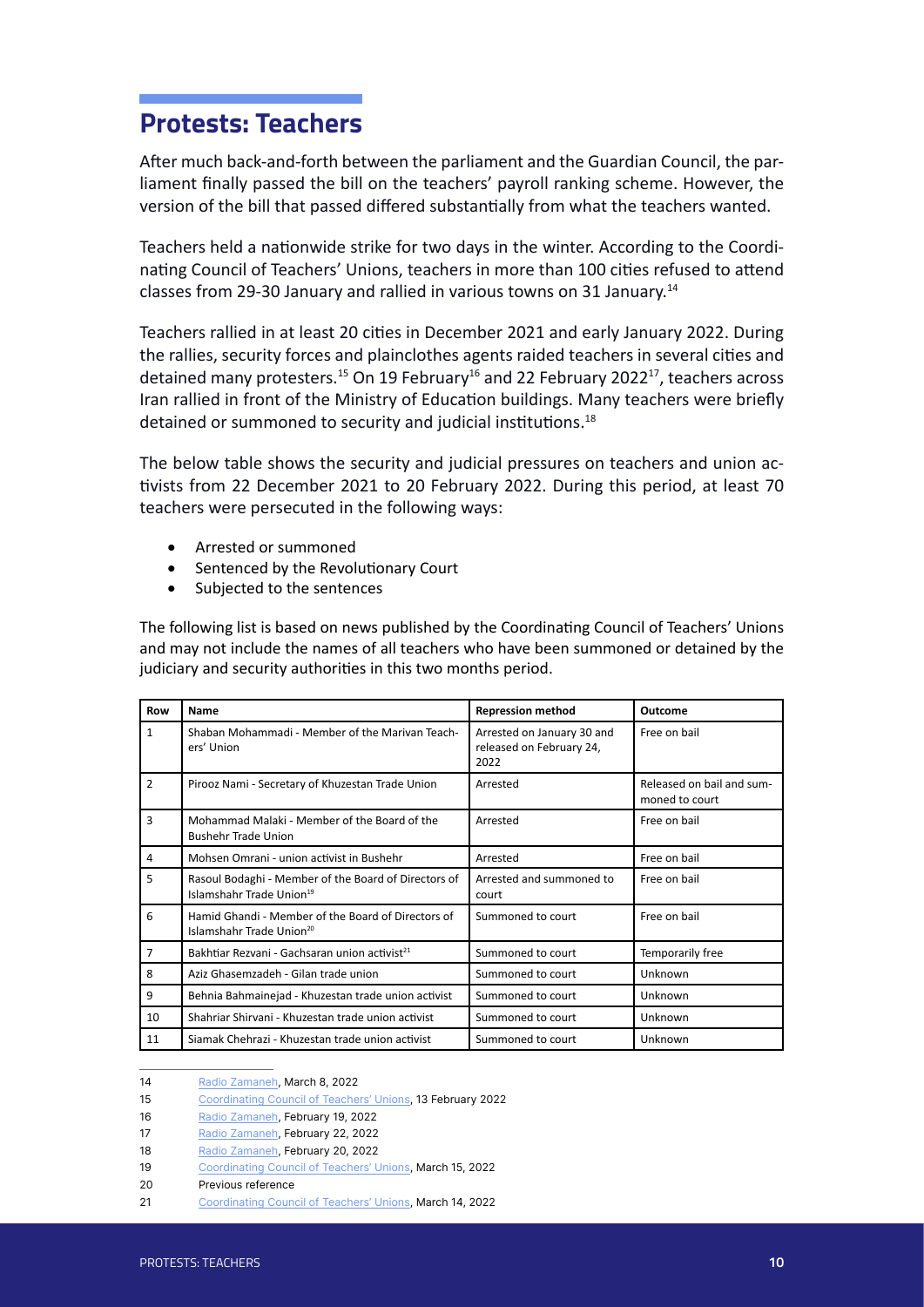| 12 | Igbal Tamradi - Khuzestan trade union activist                                                    | Summoned to court                                           | Unknown                                                                |
|----|---------------------------------------------------------------------------------------------------|-------------------------------------------------------------|------------------------------------------------------------------------|
| 13 | Kokab Bodaghi - Khuzestan trade union activist <sup>22</sup>                                      | Summoned to court                                           | Unknown                                                                |
| 14 | Mahmoud Beheshti Langroudi - Gilan union activist <sup>23</sup>                                   | Short-term detention                                        | Freed                                                                  |
| 15 | Mahmoud Sedighi-Pour - Rudsar trade union activist                                                | Short-term detention                                        | Freed                                                                  |
| 16 | Hassan Nazarian - Rudsar union activist                                                           | Short-term detention                                        | Freed                                                                  |
| 17 | Amir Hossein Aghajanpour - Rudsar union activist                                                  | Short-term detention                                        | Freed                                                                  |
| 18 | Bahram Bakhshi-Pour - Rudsar union activist                                                       | Short-term detention                                        | Freed                                                                  |
| 19 | Massoud Farhikhteh - Rudsar trade union activist                                                  | Short-term detention                                        | Freed                                                                  |
| 20 | Haleh Safarzadeh - Member of the Association of<br>Defenders of Workers' Rights                   | Arrested and transferred to<br>prison                       | Imprisonment sentence<br>implemented                                   |
| 21 | Fathollah Gholami - Member of the Board of Directors<br>of Fars Province trade union              | Summoned to court                                           | Prosecution halted due<br>to the intervention of<br>teachers           |
| 22 | Mohammad Alishvandi - Member of the Board of<br>Directors of Fars trade union                     | Summoned to court                                           | Prosecution halted due<br>to the intervention of<br>teachers           |
| 23 | Mehdi Fathi - Member of Fars Trade Union <sup>24</sup>                                            | Court sentence                                              | 12 years in prison, two<br>years in exile, two years<br>without travel |
| 24 | Loghman Afzali - Sanandaj trade union activist <sup>25</sup>                                      | Summoned to the Office of<br>Violations                     | Unknown                                                                |
| 25 | Maryam Zirak - Member of Qazvin Teachers' Union                                                   | Summoned to court                                           | Freed on bail (70 million<br>tomans)                                   |
| 26 | Ismail Farhangmanesh - Member of Qazvin Teachers'<br>Union                                        | Summoned to court                                           | Freed on bail (70 million<br>tomans)                                   |
| 27 | Ali Allahbakhsh - Member of Qazvin Teachers' Union <sup>26</sup>                                  | Summoned to court                                           | Freed on bail (70 million<br>tomans)                                   |
| 28 | Ali Kroshat - Member of Khuzestan Province Trade<br>Union                                         | Summoned to court                                           | Trial adjourned                                                        |
| 29 | Farangis Nasimpour - Member of the Trade Union<br>Association of Khuzestan Province <sup>27</sup> | Summoned to court                                           | Trial adjourned                                                        |
| 30 | Ruhollah (Rada) Mardani - Lorestan union activist                                                 | Detention and physical abuse<br>during detention            | Temporary release on bail                                              |
| 31 | Asghar Amirzadegan - Shiraz union activist <sup>28</sup>                                          | Summoned to court                                           | Temporary release on bail<br>(300 million tomans)                      |
| 32 | Rasoul Kargar - Member of Fars Teachers Association                                               | One year imprisonment, two<br>years exile to Arsanjan       | Unknown                                                                |
| 33 | Solmaz Faizullahzadeh - Member of Alborz trade union                                              | Arrested                                                    | Freed on bail                                                          |
| 34 | Ali Hossein Behamin - Yasuj trade union activist <sup>29</sup>                                    | Arrested                                                    | Freed on bail                                                          |
| 35 | Mohammad Taghi Fallahi - Secretary of Tehran trade<br>union <sup>30</sup>                         | Execution of prison sentence -<br>six months imprisonment   | Imprisoned                                                             |
| 36 | Latif Rozikhah - Member of the East Azerbaijan Trade<br>Union                                     | Execution of prison sentence -<br>seven months imprisonment | Imprisoned                                                             |
| 37 | Jafar Ebrahimi                                                                                    | Sentenced to four years and<br>six months in prison         | Freed on bail                                                          |
| 38 | Nusrat Beheshti                                                                                   | Sentenced to five years im-<br>prisonment                   | Taken to the clinic due to<br>illness                                  |
| 39 | Mohammad Habibi - Spokesman of the Teachers'<br>Union                                             | Summoned to court                                           | Unknown                                                                |

<sup>22</sup> [Coordinating Council of Teachers' Unions](https://t.me/kashowra/9067), March 14, 2022

<sup>23</sup> [Coordinating Council of Teachers' Unions](https://t.me/kashowra/9045), March 12, 2022

<sup>24</sup> [Coordinating Council of Teachers' Unions](https://t.me/kashowra/9025), March 10, 2022

<sup>25</sup> [Coordinating Council of Teachers' Unions](https://t.me/kashowra/9014), March 9, 2022

<sup>26</sup> [Coordinating Council of Teachers' Unions](https://t.me/kashowra/9013), March 9, 2022

<sup>27</sup> [Coordinating Council of Teachers' Unions](https://t.me/kashowra/8978), March 3, 2022

<sup>28</sup> [Coordinating Council of Teachers' Unions](https://t.me/kashowra/8989), March 5, 2022

<sup>29</sup> [Coordinating Council of Teachers' Unions](https://t.me/kashowra/8765), February 22, 2022

<sup>30</sup> [Coordinating Council of Teachers' Unions](https://t.me/kashowra/5730), January 19, 2022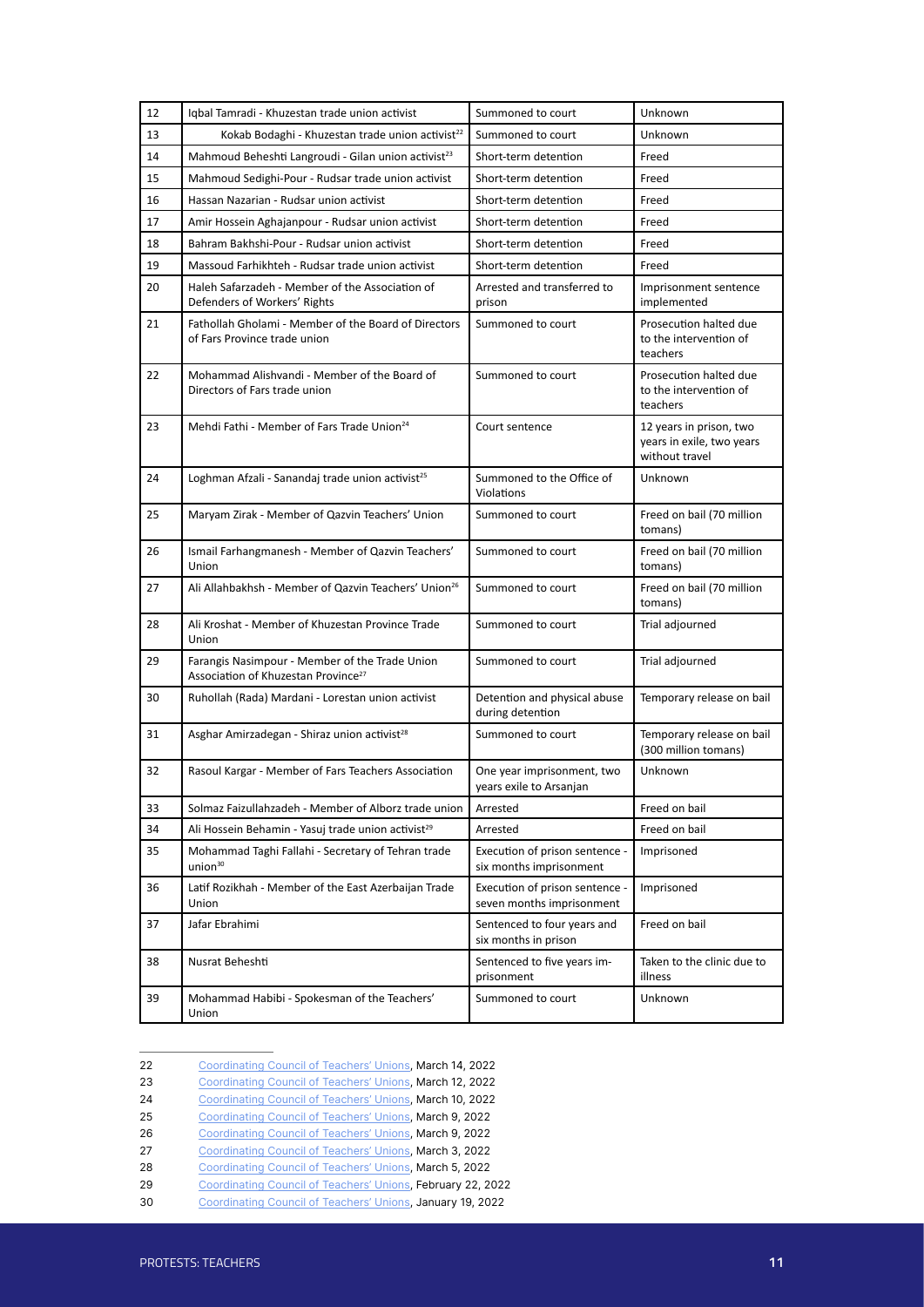| 40 | Abdullah Rezaei - Member of Kermanshah Trade<br>Union                             | Summoned to security agen-<br>cies                                                                                                                                                                    | Unknown                  |
|----|-----------------------------------------------------------------------------------|-------------------------------------------------------------------------------------------------------------------------------------------------------------------------------------------------------|--------------------------|
| 41 | Aziz Ismaili House - Member of Kermanshah Trade<br>Union                          | Summoned to security agen-<br>cies                                                                                                                                                                    | Unknown                  |
| 42 | Mohammad Reza Javaheri - Member of Kermanshah<br><b>Trade Union</b>               | Summoned to security agen-<br>cies                                                                                                                                                                    | Unknown                  |
| 43 | Maryam Kabiri - Teacher in Tehran <sup>31</sup>                                   | Arrested                                                                                                                                                                                              | Temporarily freed        |
| 44 | Hossein Ramezanpour - Member of the North Kho-<br>rasan Trade Union <sup>32</sup> | Arrested and transferred to<br>prison to serve sentence                                                                                                                                               | Imprisoned               |
| 45 | Mohammad Ali Zahmatkesh - Member of Fars trade<br>union                           | Arrested                                                                                                                                                                                              | Unknown                  |
| 46 | Ghahreman Hatami - Member of Fars trade union <sup>33</sup>                       | Arrested                                                                                                                                                                                              | Freed on bail            |
| 47 | Ahmad Heidari - Tehran                                                            | Arrested                                                                                                                                                                                              | Freed on bail            |
| 48 | (First name unknown) Ahmadi- Tehran                                               | Arrested                                                                                                                                                                                              | Freed on bail            |
| 49 | (First name unknown) Davoodi - Tehran <sup>34</sup>                               | Arrested                                                                                                                                                                                              | Unknown                  |
| 50 | Mohsen Hassanpour - Teacher in Alborz                                             | Arrested                                                                                                                                                                                              | Freed on bail            |
| 51 | Jabbar Doosti - Member of Marivan trade union                                     | Summoned and arrested                                                                                                                                                                                 | Freed on bail            |
| 52 | Rezadoost - Neishabour union activist                                             | Seizure of mobile phones by<br>security agencies                                                                                                                                                      | Unknown                  |
| 53 | Shabnam Baharfar - Alborz union activist                                          | Arrested                                                                                                                                                                                              | Freed on bail            |
| 54 | Azadeh Mokhtari - Alborz union activist                                           | Arrested                                                                                                                                                                                              | Released on the same day |
| 55 | Zahra Ajrlou - Alborz union activist                                              | Arrested                                                                                                                                                                                              | Released on the same day |
| 56 | (First name unknown) Jamshidi - Alborz union activist                             | Arrested                                                                                                                                                                                              | Released on the same day |
| 57 | (First name unknown) Salemi - Alborz union activist                               | Arrested                                                                                                                                                                                              | Released on the same day |
| 58 | (First name unknown) Shahriari- Alborz union activist <sup>35</sup>               | Arrested                                                                                                                                                                                              | Released on the same day |
| 59 | Noureddin Amirabadi - Shiraz union activist                                       | Arrested                                                                                                                                                                                              | Temporarily freed        |
| 60 | Murad Noshadi - Shiraz union activist                                             | Arrest                                                                                                                                                                                                | Temporarily freed        |
| 61 | Hamid Abbasi - Shiraz union activist                                              | Arrested                                                                                                                                                                                              | Temporarily freed        |
| 62 | Sadegh Parsai - Shiraz union activist                                             | Arrested                                                                                                                                                                                              | Temporarily freed        |
| 62 | (First name not known) Golzarian - Mashhad union<br>activist                      | Arrested                                                                                                                                                                                              | Temporarily freed        |
| 63 | Mohammad Reza Shariatinia - Khorasan Razavi trade<br>union activist               | Summoned to court                                                                                                                                                                                     | Unknown                  |
| 64 | Mohammad Reza Behzadpour - Kerman union activist                                  | Summoned to the Administra-<br>tive Violations Board                                                                                                                                                  | Unknown                  |
| 65 | Fatemeh Bahmani - Trade union activist in Arak                                    | Arrested                                                                                                                                                                                              | Freed on bail            |
| 66 | Abolfazl Rahimi-Shad - Member of Tehran trade union                               | 15 months suspended im-<br>prisonment, 5 year ban from<br>leaving the country and activi-<br>ty in cyberspace, participation<br>in "emotion control" class<br>at Mesbah Yazdi affiliated<br>institute | Unknown                  |
| 67 | Molood Khuncheh Zard - Bukan union activist                                       | Arrested                                                                                                                                                                                              | Freed                    |
| 68 | Suleiman Imamzanbili - Bukan union activist                                       | Arrested                                                                                                                                                                                              | Unknown                  |
| 69 | Nader Aminzadeh - Bukan union activist                                            | Arrested                                                                                                                                                                                              | Unknown                  |

The demands of the officially employed teachers include: implementation of the job ranking law, match pensions in proportion to current wages, guarantee the right to education in the

<sup>31</sup> [Coordinating Council of Teachers' Unions](https://t.me/kashowra/5745), January 21, 2022

<sup>32</sup> [Radio Zamaneh](https://www.radiozamaneh.com/702324/), January 30, 2022

<sup>33</sup> [Coordinating Council of Teachers' Unions](https://t.me/kashowra/7569), January 31, 2022

<sup>34</sup> [Coordinating Council of Teachers' Unions](https://t.me/kashowra/7562), January 31, 2022

<sup>35</sup> [Coordinating Council of Teachers' Unions](https://t.me/kashowra/8173), February 19, 2022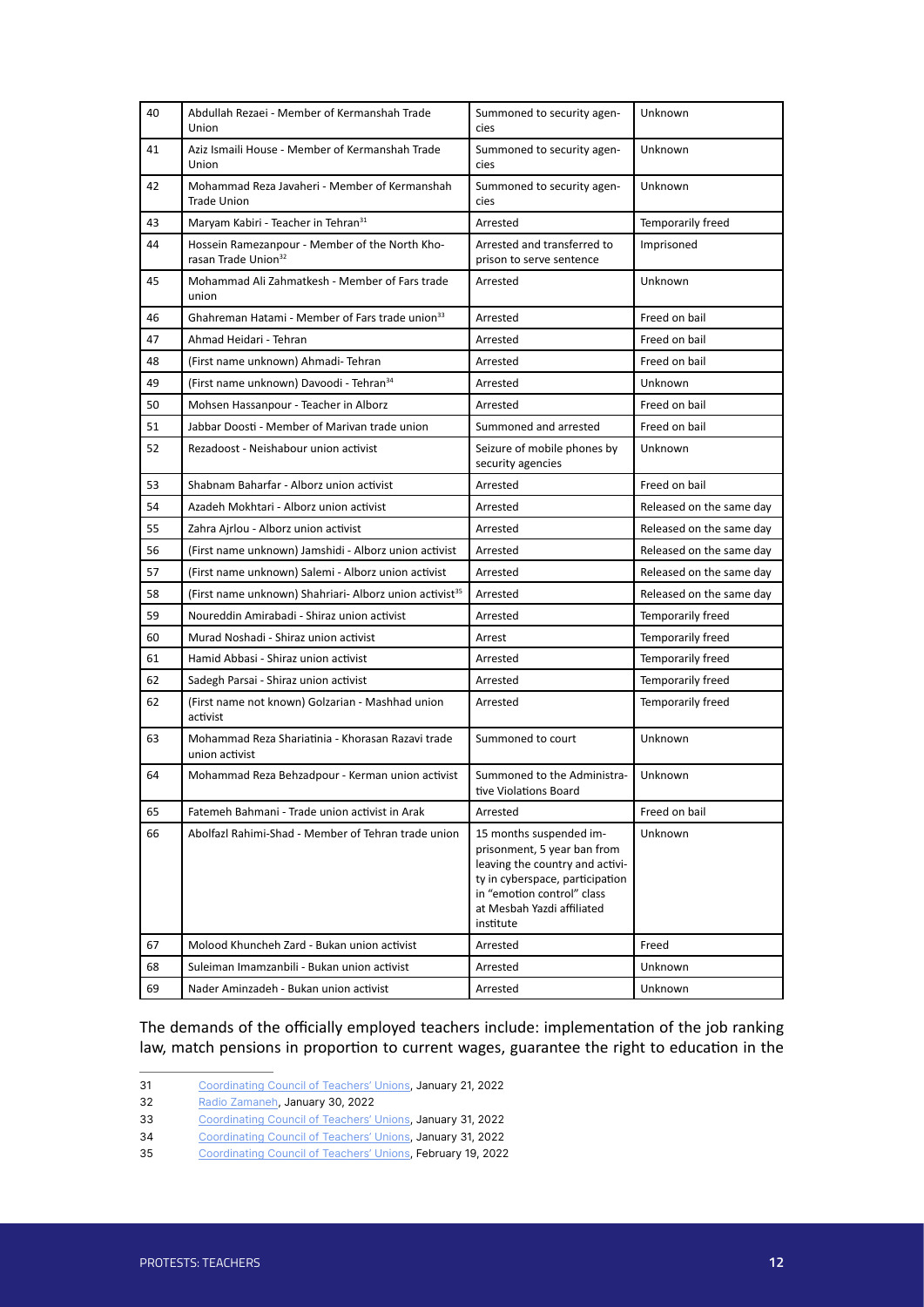native language for ethnic minorities, increase transparency about the Teachers Reserve Fund, respect the right to organize, stop the persecution of teachers, end Islamist ideological education and the commodification of education, and allow the right to free education.

"Tuition fee teachers" rallied in Tehran for several days, demanding that they have become contract teachers.36 These teachers are a group of primary and preschool instructors who the Ministry of Education uses to meet the demand for teachers, especially in disadvantaged areas, without a commitment to permanent employment. The Ministry of Education pays them much lower wages and benefits than formal teachers.

Green certificate teachers also rallied in front of the Ministry of Education building in January.<sup>37</sup> Green certificate teachers are university-educated teachers who the Ministry of Education has temporarily recruited on the basis that their employment is conditional on passing the required tests. These teachers have obtained the required score in the written employment tests and in-person interviews, but the ministry still refuses to hire them despite the fact that they seek formal employment. The Ministry of Education is unwilling to hire this group despite the severe shortage of teachers.

Service-for-purchase teachers also rallied in Yazd, Isfahan, Kohgiluyeh and Boyer-Ahmad provinces and several other regions to protest low premiums and inadequate salaries.

<sup>36</sup> [Radio Zamaneh](https://www.radiozamaneh.info/705986), February 26, 2022

<sup>37</sup> [Teachers' Union Telegram Channel](https://t.me/kasenfi/19854), February 26, 2022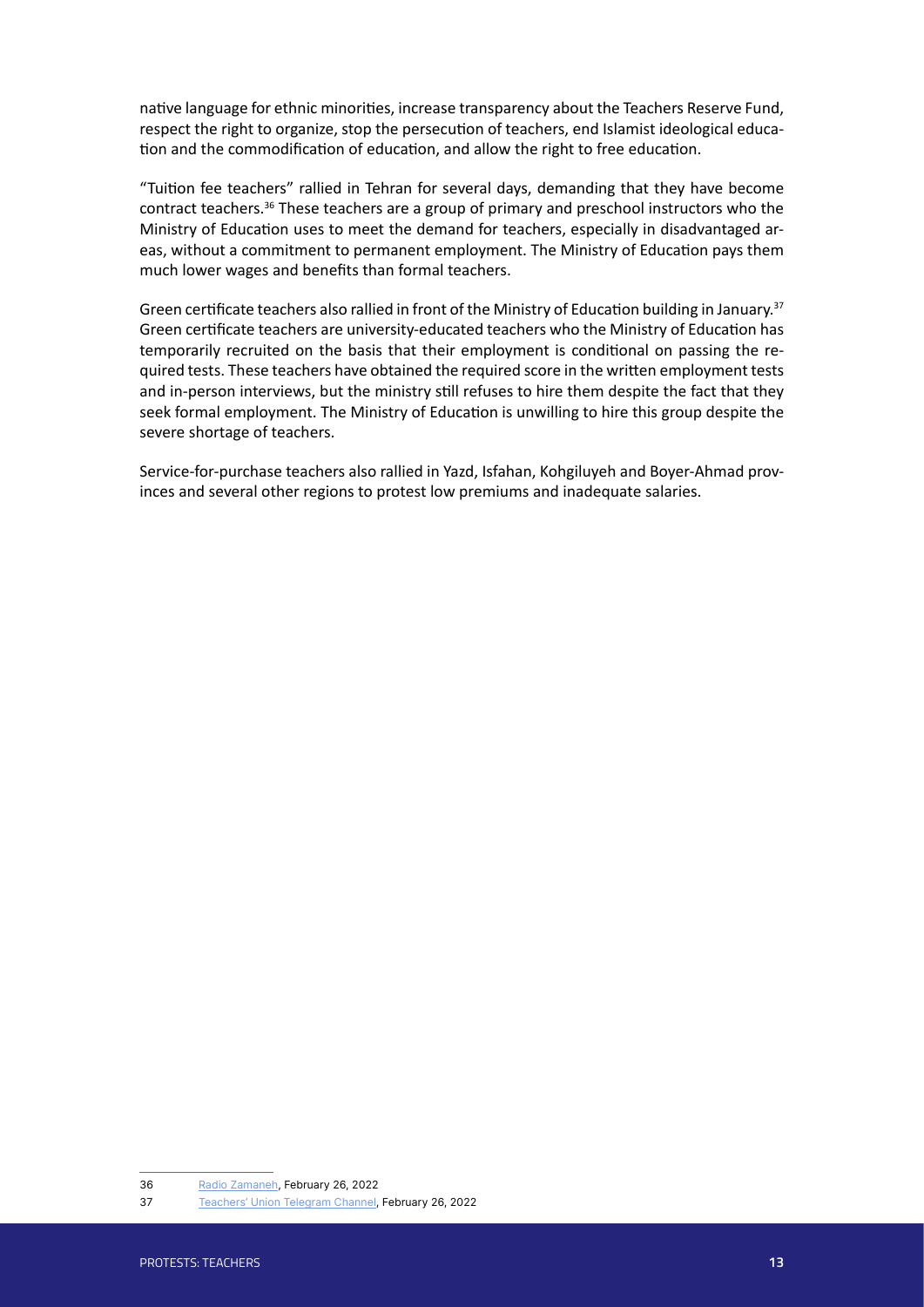#### <span id="page-13-0"></span>**Protests: Public Sector Workers**

The government's contractionary fiscal policies have caused dissatisfaction among various groups of public sector employees.

Municipal workers across Iran continue to suffer from wage arrears, which extend back more than one year in some parts of the country. City officials attribute the situation to declining municipal revenues and the shortage of workforce contractors, which hold most municipal employees under their contracts.

For the past three months, municipal workers in at least 11 counties and cities have rallied to protest wage delays and harsh working conditions.

As in previous months, Khuzestan province was the scene of the most dissatisfaction among municipal workers. Kut Abdullah municipal workers staged sit-ins and rallies at least three times.<sup>38</sup> Workers in Khorramshahr Municipality<sup>39</sup>, District 6 of Ahvaz Municipality<sup>40</sup>, Ahvaz City Train, and Shush Municipality<sup>41</sup> also staged demonstrations to demand the settlement of wage arrears.

In Lorestan province, Khorramabad municipal workers protested the fact that they did not receive wages for at least six months.42

Municipal workers in Neishabour<sup>43</sup>, Mehran<sup>44</sup>, Karaj<sup>45</sup>, Rasht, Isfahan, the Tehran Municipality Sports Organization, and Yasuj<sup>46</sup> were among the others who gathered to protest livelihood problems, delays in payment of wages, and harsh working conditions.

In addition to municipal workers, public transport workers, urban and rural water and sewage, telecommunications, judicial staff, and other public and quasi-government protesters rallied in different parts of the country.

The below table summarizes the protests by public sector employees over the winter.

| Protest group                                                                                | Grievance(s)                                                                                    | Type of protest                                                                          |
|----------------------------------------------------------------------------------------------|-------------------------------------------------------------------------------------------------|------------------------------------------------------------------------------------------|
| Drivers of intercity buses in Urumia <sup>47</sup> ,<br>Kermanshah, and Tehran <sup>48</sup> | Harsh working conditions<br>$\bullet$<br>Insufficient income<br>Failure to deliver work clothes | Rallies in Tehran and Urumia<br>Driving with lights on as a sign<br>of protest in Tehran |
| Locomotive drivers in Khorasan Razavi<br>province <sup>49</sup>                              | Job insecurity<br>٠<br>Insufficient wages<br>Non-payment of job benefits                        | Rallies in Mashhad                                                                       |
| Southeastern Railway Workers                                                                 | Low wages<br>Wage arrears                                                                       | Rally at work                                                                            |

<sup>38</sup> [Iran Labor News Agency,](https://www.ilna.news/%D8%A8%D8%AE%D8%B4-%DA%A9%D8%A7%D8%B1%DA%AF%D8%B1%DB%8C-9/1204553-%DA%A9%D8%A7%D8%B1%DA%AF%D8%B1%D8%A7%D9%86-%D8%B4%D9%87%D8%B1%D8%AF%D8%A7%D8%B1%DB%8C-%DA%A9%D9%88%D8%AA-%D8%B9%D8%A8%D8%AF%D8%A7%D9%84%D9%84%D9%87-%D8%A2%D8%AE%D8%B1%DB%8C%D9%86-%D8%AD%D9%82%D9%88%D9%82%DB%8C-%DA%A9%D9%87-%DA%AF%D8%B1%D9%81%D8%AA%DB%8C%D9%85-%D8%A8%D8%B1%D8%A7%DB%8C-%D8%A2%D8%A8%D8%A7%D9%86-%D8%A8%D9%88%D8%AF%D9%87) March 6, 2022

<sup>39</sup> [Iran Labor News Agency,](https://www.ilna.news/%D8%A8%D8%AE%D8%B4-%DA%A9%D8%A7%D8%B1%DA%AF%D8%B1%DB%8C-9/1184655-%DA%A9%D8%A7%D8%B1%DA%AF%D8%B1%D8%A7%D9%86-%D8%B4%D9%87%D8%B1%D8%AF%D8%A7%D8%B1%DB%8C-%D8%AE%D8%B1%D9%85%D8%B4%D9%87%D8%B1-%D8%AE%D9%88%D8%A7%D8%B3%D8%AA%D8%A7%D8%B1-%D8%B1%D9%88%D8%B4%D9%86-%D8%B4%D8%AF%D9%86-%D9%88%D8%B6%D8%B9%DB%8C%D8%AA-%D9%85%D8%B9%D9%88%D9%82%D8%A7%D8%AA-%D8%AE%D9%88%D8%AF-%D8%B4%D8%AF%D9%86%D8%AF) January 18, 2022

<sup>40</sup> [Iran Labor News Agency,](https://www.ilna.news/%D8%A8%D8%AE%D8%B4-%DA%A9%D8%A7%D8%B1%DA%AF%D8%B1%DB%8C-9/1181822-%D8%A7%D8%B9%D8%AA%D8%B1%D8%A7%D8%B6-%DA%A9%D8%A7%D8%B1%DA%AF%D8%B1%D8%A7%D9%86-%D9%85%D9%86%D8%B7%D9%82%D9%87-%D8%B4%D8%B4-%D8%B4%D9%87%D8%B1%D8%AF%D8%A7%D8%B1%DB%8C-%D8%A7%D9%87%D9%88%D8%A7%D8%B2-%D8%B2%D8%A8%D8%A7%D9%84%D9%87-%D9%87%D8%A7-%D8%AC%D9%85%D8%B9-%D8%A2%D9%88%D8%B1%DB%8C-%D9%86%D8%B4%D8%AF) January 12, 2022

<sup>41</sup> [Mehr News Agency](https://www.mehrnews.com/news/5440217/%DA%A9%D8%A7%D8%B1%DA%AF%D8%B1%D8%A7%D9%86-%D8%B4%D9%87%D8%B1%D8%AF%D8%A7%D8%B1%DB%8C-%D8%B4%D9%88%D8%B4-%D8%AE%D9%88%D8%A7%D8%B3%D8%AA%D8%A7%D8%B1-%D9%BE%D8%B1%D8%AF%D8%A7%D8%AE%D8%AA-%D8%AD%D9%82%D9%88%D9%82%D8%B4%D8%A7%D9%86-%D8%B4%D8%AF%D9%86%D8%AF), March 6, 2022

<sup>42</sup> [Tasnim News Agency,](https://www.tasnimnews.com/fa/news/1400/12/03/2668767/%DA%AF%D8%B2%D8%A7%D8%B1%D8%B4-%D8%B3%D9%81%D8%B1%D9%87-%D8%AE%D8%A7%D9%84%DB%8C-%DA%A9%D8%A7%D8%B1%DA%AF%D8%B1%D8%A7%D9%86-%D8%B4%D9%87%D8%B1%D8%AF%D8%A7%D8%B1%DB%8C-%D8%AE%D8%B1%D9%85-%D8%A2%D8%A8%D8%A7%D8%AF-%D8%AF%D8%B1-%D8%A2%D8%B3%D8%AA%D8%A7%D9%86%D9%87-%D8%B9%DB%8C%D8%AF-%DA%A9%D8%A7%D8%B1%DA%AF%D8%B1%D8%A7%D9%86%DB%8C-%DA%A9%D9%87-6-%D9%85%D8%A7%D9%87-%D8%AD%D9%82%D9%88%D9%82-%D9%86%DA%AF%D8%B1%D9%81%D8%AA%D9%87-%D8%A7%D9%86%D8%AF) February 22, 2022

<sup>43</sup> [Iran Labor News Agency,](https://www.ilna.news/%D8%A8%D8%AE%D8%B4-%DA%A9%D8%A7%D8%B1%DA%AF%D8%B1%DB%8C-9/1209587-%D9%85%D8%B7%D8%A7%D9%84%D8%A8%D8%A7%D8%AA-%D8%B3%D9%86%D9%88%D8%A7%D8%AA%DB%8C-%DA%A9%D8%A7%D8%B1%DA%AF%D8%B1%D8%A7%D9%86-%D9%BE%DB%8C%D9%85%D8%A7%D9%86%DA%A9%D8%A7%D8%B1%DB%8C-%D8%B4%D9%87%D8%B1%D8%AF%D8%A7%D8%B1%DB%8C-%D9%86%DB%8C%D8%B4%D8%A7%D8%A8%D9%88%D8%B1-%D9%BE%D8%B1%D8%AF%D8%A7%D8%AE%D8%AA-%D8%B4%D9%88%D8%AF) March 16, 2022

<sup>44</sup> Moj News, February 16, 2022

<sup>45</sup> [Free Trade Union of Iranian Workers,](https://www.etehad-e.com/%D8%AA%D8%AC%D9%85%D8%B9-%D8%A7%D8%B9%D8%AA%D8%B1%D8%A7%D8%B6%DB%8C-%D9%BE%D8%A7%DA%A9%D8%A8%D8%A7%D9%86%D8%A7%D9%86-%D8%B4%D9%87%D8%B1%D8%AF%D8%A7%D8%B1%DB%8C-%DA%A9%D8%B1%D8%AC-%D8%AF%D8%B1-%D8%A8/) February 20, 2022

<sup>46</sup> [Kebnanews](https://www.kebnanews.ir/news/443801/%D8%AA%D8%AC%D9%85%D8%B9-%DA%A9%D8%A7%D8%B1%DA%AF%D8%B1%D8%A7%D9%86-%D8%B4%D9%87%D8%B1%D8%AF%D8%A7%D8%B1%DB%8C-%DB%8C%D8%A7%D8%B3%D9%88%D8%AC-%D8%AC%D9%84%D9%88%DB%8C-%D8%A7%D8%B3%D8%AA%D8%A7%D9%86%D8%AF%D8%A7%D8%B1%DB%8C-%DA%A9%D9%87%DA%AF%DB%8C%D9%84%D9%88%DB%8C%D9%87-%D8%A8%D9%88%DB%8C%D8%B1%D8%A7%D8%AD%D9%85%D8%AF-5-%D9%85%D8%A7%D9%87-%D8%AD%D9%82%D9%88%D9%82-%D9%86%D9%85%DB%8C-%D8%AF%D9%87%DB%8C%D8%AF-%D8%A8%D8%B9%D8%AF-%D8%AA%D9%87%D8%AF%DB%8C%D8%AF-%D8%A7%D8%AE%D8%B1%D8%A7%D8%AC-%D9%85%DB%8C-%DA%A9%D9%86%DB%8C%D8%AF-%D8%A8%D8%AC%D8%A7%DB%8C-%D9%85%D8%AF%DB%8C%D8%B1%DB%8C%D8%AA-%D8%B6%D8%B9%DB%8C%D9%81-%DA%A9%D8%B4%DB%8C-%D9%85%DB%8C-%DA%A9%D9%86%D8%AF-%D9%81%DB%8C%D9%84%D9%85), January 22, 2022

<sup>47</sup> [Iran Labor News Agency, January 9](https://www.ilna.news/%D8%A8%D8%AE%D8%B4-%D8%A2%D8%B0%D8%B1%D8%A8%D8%A7%DB%8C%D8%AC%D8%A7%D9%86-%D8%BA%D8%B1%D8%A8%DB%8C-83/1180714-%D8%B1%D8%A7%D9%86%D9%86%D8%AF%DA%AF%D8%A7%D9%86-%D8%A7%D8%AA%D9%88%D8%A8%D9%88%D8%B3-%D9%87%D8%A7%DB%8C-%D8%B4%D9%87%D8%B1%DB%8C-%D8%A7%D8%B1%D9%88%D9%85%DB%8C%D9%87-%D8%AF%D8%B3%D8%AA-%D8%A7%D8%B2-%DA%A9%D8%A7%D8%B1-%DA%A9%D8%B4%DB%8C%D8%AF%D9%86%D8%AF), 2022

<sup>48</sup> [Drivers Syndicate of Tehran Bus Company](https://t.me/vahedsyndica/4462), February 19, 2022

<sup>49</sup> [Quds Online](https://www.qudsonline.ir/news/788528/%D8%AA%D8%AC%D9%85%D8%B9-%D9%84%DA%A9%D9%88%D9%85%D9%88%D8%AA%DB%8C%D9%88%D8%B1%D8%A7%D9%86%D8%A7%D9%86-%D9%85%D9%82%D8%A7%D8%A8%D9%84-%D8%B1%D8%A7%D9%87-%D8%A2%D9%87%D9%86-%D9%85%D8%B4%D9%87%D8%AF), February 21, 2022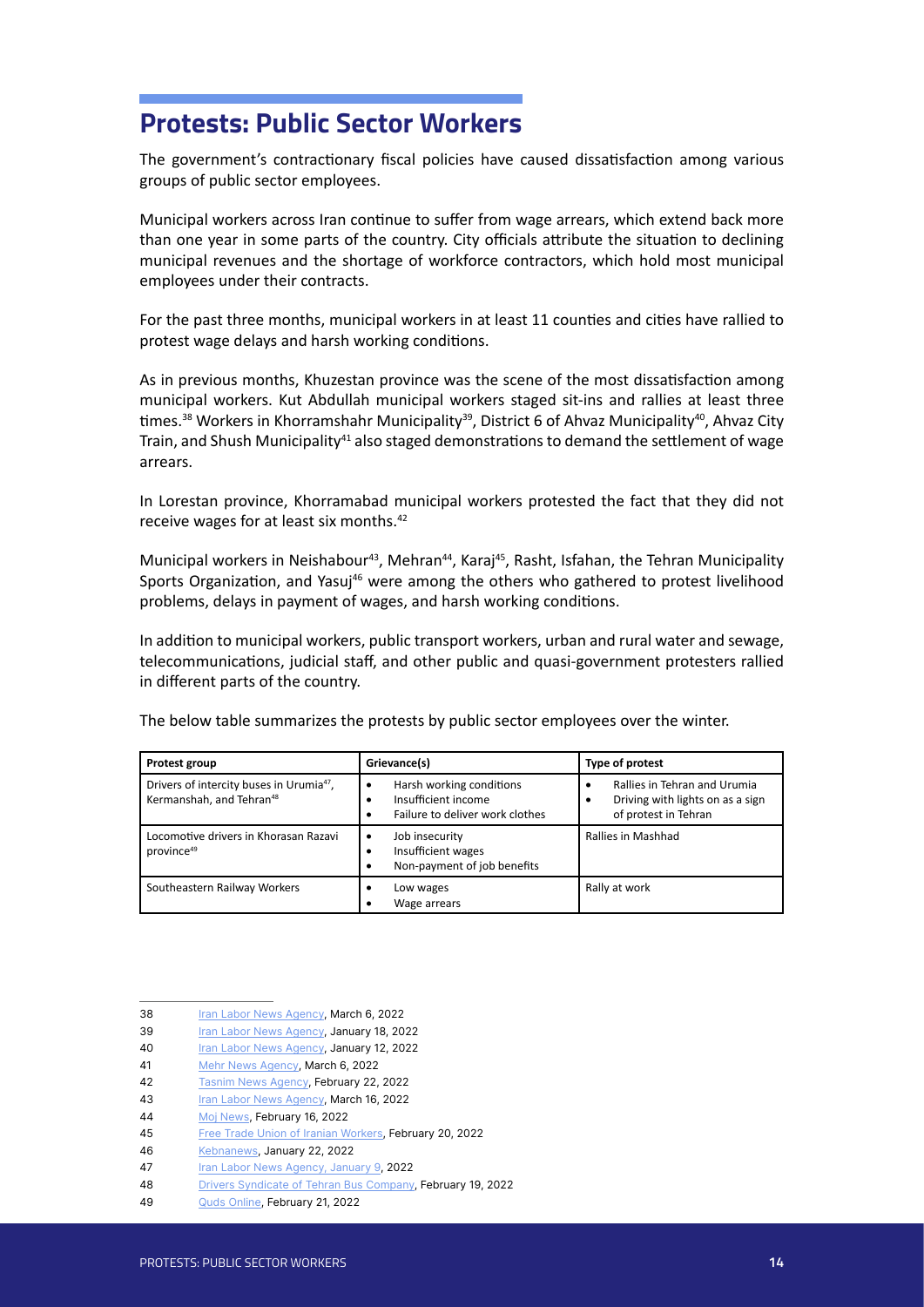| Employees of Iran Telecommunication<br>Company <sup>50</sup>                                                                      | Non-implementation of job classifi-<br>$\bullet$<br>cation plan<br>Non-implementation of direct<br>$\bullet$<br>employment contract with tele-<br>communication company<br>Failure to pay the employer's share<br>٠<br>premium<br>Failure to eliminate contracting<br>companies<br>Dismissal of workers<br>٠ | Rallies in Tehran and several other<br>cities |
|-----------------------------------------------------------------------------------------------------------------------------------|--------------------------------------------------------------------------------------------------------------------------------------------------------------------------------------------------------------------------------------------------------------------------------------------------------------|-----------------------------------------------|
| Employees of the Water and Sewerage<br>Company                                                                                    | Wage discrimination between<br>٠<br>formal and contract employees<br>Failure to eliminate contracting<br>٠<br>companies<br>Low wages                                                                                                                                                                         | Rallies in Tehran and Aghajari                |
| Office and administrative staff of the<br>judiciary <sup>51</sup>                                                                 | Rejection of the special reward scheme<br>for employees of the judiciary                                                                                                                                                                                                                                     | Rallies in different cities                   |
| Contract workers of the electricity com-<br>pany <sup>52</sup>                                                                    | Unfair wages<br>$\bullet$<br>Unsafe working conditions<br>٠<br>Failure to eliminate contracting<br>companies                                                                                                                                                                                                 | Rallies                                       |
| Workers of some government institu-<br>tions <sup>53</sup>                                                                        | Failure to increase salaries by ten per-<br>cent according to the budget law                                                                                                                                                                                                                                 | Rallies                                       |
| Post Office workers, Environmental<br>Protection Agency staff, and Ministry of<br>Labor, Cooperation, and Social Welfare<br>staff | Insufficient wages                                                                                                                                                                                                                                                                                           | Rallies                                       |
| Employees of the Ministry of Agricultural<br>Jihad                                                                                | Insufficient wages<br>Failure to approve special benefits                                                                                                                                                                                                                                                    | Rallies                                       |

The scope of the protests by workers and public sector employees is probably broader than what is reported in the news. The government's contractionary welfare policies and reliance on the budget deficit were the leading causes of protest by public sector workers. Other significant drivers of these protests included temporary labor contracts and the exploitation of workers by workforce contractors.

<sup>50</sup> [Iran Labor News Agency,](https://www.ilna.news/%D8%A8%D8%AE%D8%B4-%DA%A9%D8%A7%D8%B1%DA%AF%D8%B1%DB%8C-9/1199090-%D8%AA%D8%AC%D9%85%D8%B9-%D9%86%DB%8C%D8%B1%D9%88%D9%87%D8%A7%DB%8C-%D8%B4%D8%B1%DA%A9%D8%AA%DB%8C-%D9%85%D8%AE%D8%A7%D8%A8%D8%B1%D8%A7%D8%AA-%DA%AF%DB%8C%D9%84%D8%A7%D9%86-%D9%82%D8%B1%D8%A7%D8%B1-%D8%B4%D8%AF-%D9%85%D8%B4%DA%A9%D9%84%D8%A7%D8%AA-%D8%AD%D9%84-%D8%B4%D9%88%D8%AF-%D8%A7%D9%85%D8%A7) February 21, 2022 and [the same](https://www.ilna.news/%D8%A8%D8%AE%D8%B4-%DA%A9%D8%A7%D8%B1%DA%AF%D8%B1%DB%8C-9/1193393-%D8%AA%D8%AC%D9%85%D8%B9-%D9%86%DB%8C%D8%B1%D9%88%D9%87%D8%A7%DB%8C-%D8%B4%D8%B1%DA%A9%D8%AA%DB%8C-%D9%85%D8%AE%D8%A7%D8%A8%D8%B1%D8%A7%D8%AA-%D8%A7%D8%B5%D9%81%D9%87%D8%A7%D9%86-%D8%AF%D8%B1-%D8%A7%D8%B9%D8%AA%D8%B1%D8%A7%D8%B6-%D8%A8%D9%87-%D8%AD%D8%B0%D9%81-%D8%A7%D8%AB%D8%B1-%D8%A7%D9%86%DA%AF%D8%B4%D8%AA-%D8%A7%D8%AE%D8%B1%D8%A7%D8%AC) February 7, 2022

<sup>51</sup> [Radio Zamaneh](https://www.radiozamaneh.com/699780), January 9, 2022

<sup>52</sup> [Iran Labor News Agency,](https://www.ilna.news/%D8%A8%D8%AE%D8%B4-%DA%A9%D8%A7%D8%B1%DA%AF%D8%B1%DB%8C-9/1197075-%DA%A9%D8%A7%D8%B1%DA%AF%D8%B1%D8%A7%D9%86-%D8%B3%DB%8C%D9%85%D8%A8%D8%A7%D9%86-%D8%AE%D9%88%D8%A7%D9%87%D8%A7%D9%86-%D8%B1%D9%88%D8%B4%D9%86-%D8%B4%D8%AF%D9%86-%D9%88%D8%B6%D8%B9%DB%8C%D8%AA-%D8%B4%D8%BA%D9%84%DB%8C-%D8%AE%D9%88%D8%AF-%D8%B4%D8%AF%D9%86%D8%AF) February 16, 2022

<sup>53</sup> Radio Zamaneh, March 16, 2022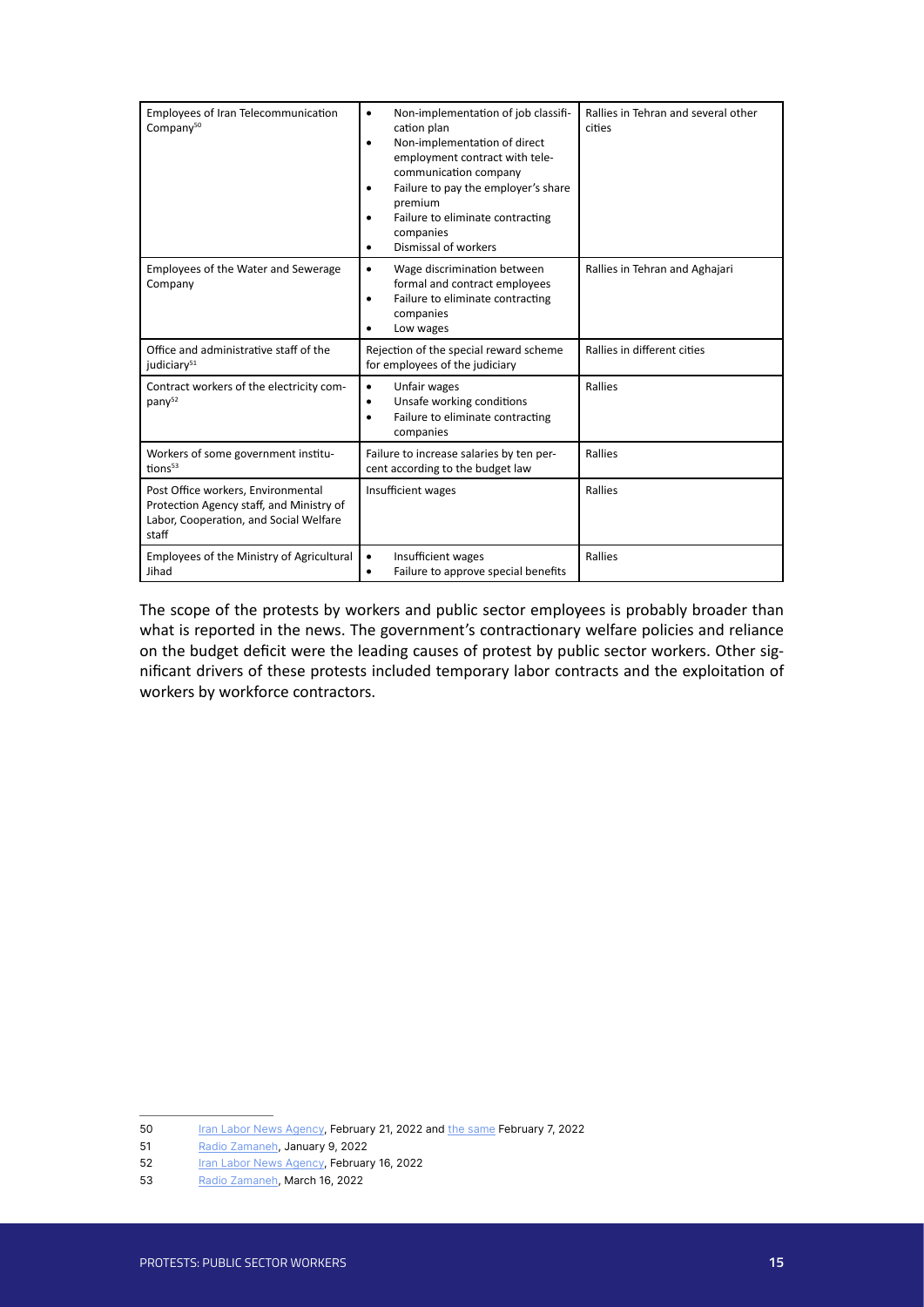#### <span id="page-15-0"></span>**Protests: Health Workers**

In early 2022, Iran went through its sixth wave of the COVID-19 pandemic. The government did not meet its promises to improve nurses' livelihoods, including the implementation of the Nursing Services Tariff Law and the conversion of employment contracts for nurses experiencing discrimination and exploitation due to various informal agreements.

In January 2022, the Planning and Budget Organization (PBO) officially announced that it would not be able to hire new nurses due to a lack of funding. This announcement meant that hundreds of nurses who were employed on 89-day temporary contracts to surge to meet the demand of previous coronavirus outbreaks were on the verge of being fired.<sup>54</sup>

In Iran, nurses are forced to work longer hours in more difficult conditions due to a shortage of nurses, yet earn lower wages. They are always worried about renewing their contracts.

During the first three months of 2022, nurses and resident physicians in several provinces rallied to protest discrimination in their wages and working conditions.

| <b>Protest Group</b>                                                          | Grievance                                                                    | <b>Form of Protest</b>      |
|-------------------------------------------------------------------------------|------------------------------------------------------------------------------|-----------------------------|
| 89-day nurses <sup>55</sup>                                                   | Non-implementation of converting informal contracts<br>to formal contracts   | Rallies in different cities |
| Health workers in different parts<br>of the country <sup>56</sup>             | Non-implementation of converting informal contracts<br>to formal contracts   | Rallies                     |
| The staff of Qom Comprehensive<br>Health Centers <sup>57</sup>                | Discrimination in wages and temporary contracts                              | Rallies in Qom and Tehran   |
| Employees of private treatment<br>centers in East Azerbaijan prov-<br>ince    | Wage arrears (eight months)                                                  | Rallies                     |
| Doctors in deprived areas <sup>58</sup>                                       | Wage discrimination, arrears, and high taxes for special-<br>ist physicians  | Strikes in several cities   |
| Residents and physicians who are<br>starting out <sup>59</sup>                | Wage discrimination and non-payment of approved<br>wages of 6 million tomans | Rallies in several cities   |
| Residents of the gynecology de-<br>partment of Isfahan Hospital <sup>60</sup> | Low salary and long working hours                                            | Rallies                     |
| Nurses at Mehregan Hospital <sup>61</sup>                                     | Job uncertainty after hospital closure                                       | Rallies                     |

<sup>54</sup> [Radio Zamaneh](https://www.radiozamaneh.com/698402), December 28, 2021

<sup>55</sup> [Radio Zamaneh](https://www.radiozamaneh.info/702265), January 29, 2022

<sup>56</sup> [Iran Labor News Agency,](https://www.ilna.news/%D8%A8%D8%AE%D8%B4-%DA%A9%D8%A7%D8%B1%DA%AF%D8%B1%DB%8C-9/1199096-%D8%A7%D8%B9%D8%AA%D8%B1%D8%A7%D8%B6-%D8%A8%D9%87-%D9%85%D8%B3%DA%A9%D9%88%D8%AA-%D9%85%D8%A7%D9%86%D8%AF%D9%86-%D8%AA%D8%A8%D8%AF%DB%8C%D9%84-%D9%88%D8%B6%D8%B9%DB%8C%D8%AA-%D8%A7%D8%B3%D8%AA%D8%AE%D8%AF%D8%A7%D9%85%DB%8C-%D9%85%D8%AF%D8%A7%D9%81%D8%B9%D8%A7%D9%86-%D8%B3%D9%84%D8%A7%D9%85%D8%AA) February 21, 2022

<sup>57</sup> [Iran Labor News Agency,](https://www.ilna.news/%D8%A8%D8%AE%D8%B4-%DA%A9%D8%A7%D8%B1%DA%AF%D8%B1%DB%8C-9/1193305-%D8%A8%D9%84%D8%A7%D8%AA%DA%A9%D9%84%DB%8C%D9%81%DB%8C-%D9%86%DB%8C%D8%B1%D9%88%D9%87%D8%A7%DB%8C-%D8%B4%D8%B1%DA%A9%D8%AA%DB%8C-%D9%85%D8%B1%D8%A7%DA%A9%D8%B2-%D8%AE%D8%AF%D9%85%D8%A7%D8%AA-%D8%AC%D8%A7%D9%85%D8%B9-%D8%B3%D9%84%D8%A7%D9%85%D8%AA-%D8%A7%D8%B3%D8%AA%D8%A7%D9%86-%D9%82%D9%85-%D8%A7%D8%AC%D8%B1%D8%A7%DB%8C-%D8%B7%D8%B1%D8%AD-%D8%AA%D8%A8%D8%AF%DB%8C%D9%84-%D9%88%D8%B6%D8%B9%DB%8C%D8%AA-%D8%B4%D8%BA%D9%84%DB%8C-%D9%85%D8%B3%DA%A9%D9%88%D8%AA-%D8%A7%D8%B3%D8%AA) February 7, 2022

<sup>58</sup> [Free Trade Union of Iranian workers](https://t.me/ettehad/97672), February 3, 2022

<sup>59</sup> [Iranian Students News Agency](https://www.isna.ir/news/1400111209303/%D8%AA%D8%AC%D9%85%D8%B9-%D8%AA%D8%B9%D8%AF%D8%A7%D8%AF%DB%8C-%D8%A7%D8%B2-%D8%B1%D8%B2%DB%8C%D8%AF%D9%86%D8%AA-%D9%87%D8%A7%DB%8C-%D8%B9%D9%84%D9%88%D9%85-%D9%BE%D8%B2%D8%B4%DA%A9%DB%8C-%D8%B2%D9%86%D8%AC%D8%A7%D9%86-%D8%A8%D8%B1%D8%A7%DB%8C-%D9%BE%DB%8C%DA%AF%DB%8C%D8%B1%DB%8C-%D9%85%D8%B7%D8%A7%D9%84%D8%A8%D8%A7%D8%AA), February 1, 2022

<sup>60</sup> [Iran Labor News Agency,](https://www.ilna.news/%D8%A8%D8%AE%D8%B4-%D8%A7%D8%B3%D8%AA%D8%A7%D9%86-%D9%87%D8%A7-15/1187754-%D9%85%D8%B4%DA%A9%D9%84-%D8%B1%D8%B2%DB%8C%D8%AF%D9%86%D8%AA-%D9%87%D8%A7%DB%8C-%D8%B2%D9%86%D8%A7%D9%86-%D8%A2%D9%85%D9%88%D8%B2%D8%B4%DB%8C-%D8%A7%D8%B3%D8%AA-%D8%A2%D9%86%D9%87%D8%A7-%D8%AA%D8%AD%D8%B5%D9%86-%D9%86%DA%A9%D8%B1%D8%AF%D9%86%D8%AF) January 25, 2022

<sup>61</sup> [Free Trade Union of Iranian Workers,](https://t.me/ettehad/97644) February 3, 2022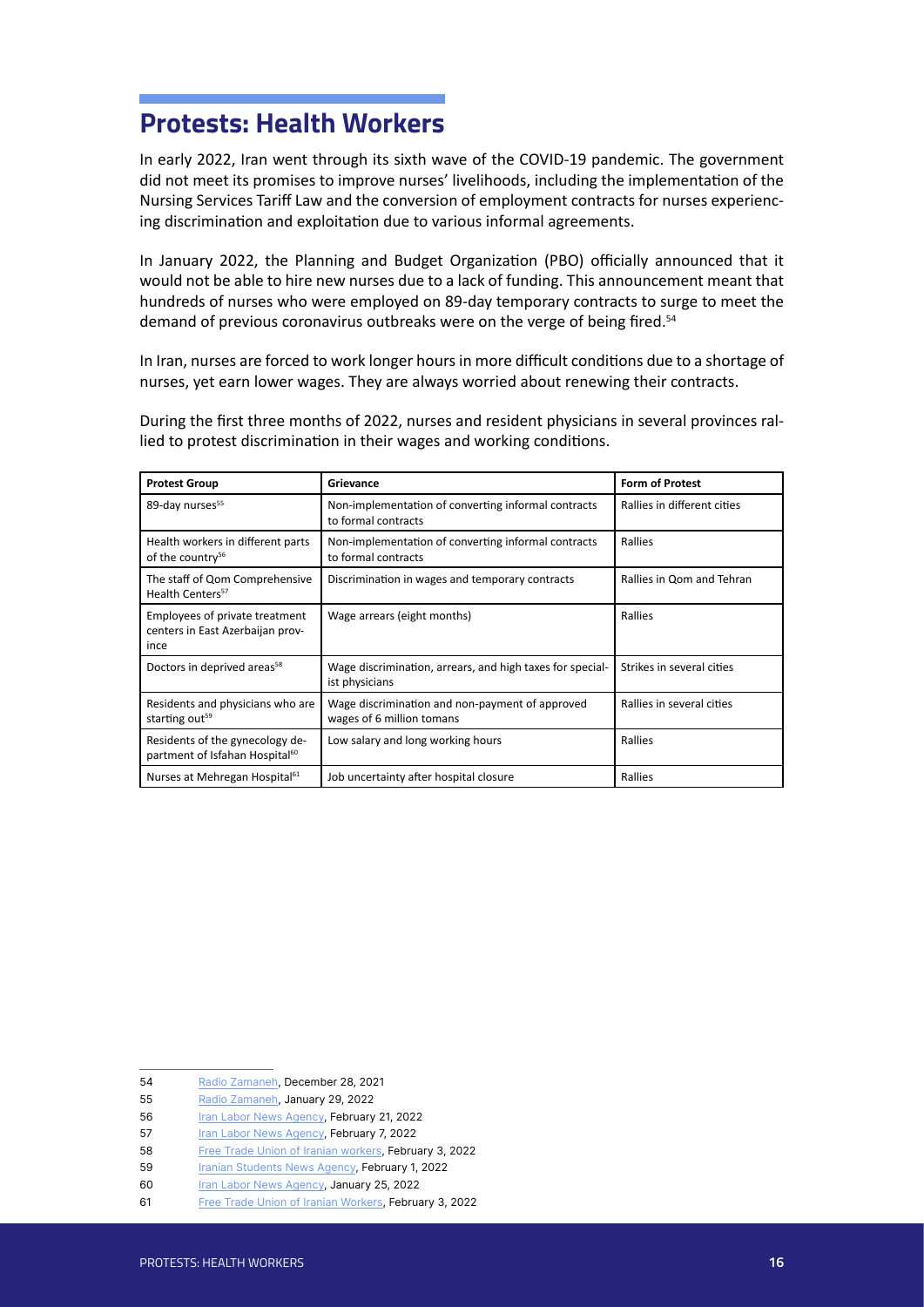# <span id="page-16-0"></span>**Protests: Workers in Industry, Mining, and Energy**

As in previous seasons, oil and gas project workers protested wage arrears, layoffs, temporary contracts, non-implementation of job ranking schemes, and inadequate wages. According to reports and news published by official media and unofficial sources close to the workers, at least 60 rallies and sit-ins took place in production, mining, oil, and gas units between December 2021 and February 2022.

One of the most critical protests was the return of the workers of Iran National Steel Industrial Group (Ahvaz Steel) to the streets.

Workers of Tabriz Tractor Manufacturing, Khuzestan Mian-Ab Sugar Company, and Pars Haft-Teppeh Paper Company<sup>62</sup> had the highest number of protests in production units.

Energy workers, who went on strike in the summer of 2021 to demand a reduction in working days, an increase in wages, the elimination of contractors, and the improvement of dormitories and amenities, continued their protests this winter.<sup>63</sup>

Based on media reports, the below table shows some of the workers' protests in the energy and mining units.

| <b>Section</b>       | Location                                                                                                                                                                                                                                                                                                                   | <b>Demands</b>                                                                                                                           |
|----------------------|----------------------------------------------------------------------------------------------------------------------------------------------------------------------------------------------------------------------------------------------------------------------------------------------------------------------------|------------------------------------------------------------------------------------------------------------------------------------------|
| Energy <sup>64</sup> | Abadan Petrochemical<br>Kian Petrochemical<br>Jask Oil House Pump<br>٠<br><b>Tondgooyan Refinery</b><br>٠<br>Morvarid Petrochemical<br>$\bullet$<br>Razi Petrochemical<br>$\bullet$<br>Ilam Petrochemical<br>Qeshm oil terminal<br>٠<br>Iran Ofogh Yadavaran oil field<br>٠<br>Maroon Petrochemical<br>Rajal Petrochemical | Implement of job ranking plan<br>٠<br>Pay wages in a timely manner<br>Increase wages<br>Give permanent contracts                         |
| Mine                 | Bafgh Iron Ore Mine <sup>65</sup><br>٠<br>Ahar Farm Copper Mine <sup>66</sup><br>٠<br>Damghan Tarze Coal Mine <sup>67</sup><br>Sangrood Coal Mine<br>٠                                                                                                                                                                     | Pay arrears<br>Increase wages<br>Eliminate wage discrimination between formal<br>٠<br>and contract workers<br>Implement job ranking plan |

<sup>62</sup> [Radio Zamaneh](https://www.radiozamaneh.com/706557), March 3, 2022

<sup>63</sup> [Radio Zamaneh](https://www.radiozamaneh.com/707049), March 7, 2022

<sup>64</sup> [Radio Zamaneh](https://www.radiozamaneh.info/702511), January 31, 2022

<sup>65</sup> [Young Journalists Club,](https://www.yjc.news/fa/news/8007541/%D8%AA%D8%AC%D9%85%D8%B9-%DA%A9%D8%A7%D8%B1%DA%AF%D8%B1%D8%A7%D9%86-%D8%B4%D8%B1%DA%A9%D8%AA-%D8%B3%D9%86%DA%AF-%D8%A2%D9%87%D9%86-%D9%85%D8%B1%DA%A9%D8%B2%DB%8C-%D8%A8%D8%A7%D9%81%D9%82) December 22, 2021

<sup>66</sup> [Free Trade Union of Iranian Workers,](https://www.etehad-e.com/%d8%aa%d8%ac%d9%85%d8%b9-%d8%a7%d8%b9%d8%aa%d8%b1%d8%a7%d8%b6%db%8c-%da%a9%d8%a7%d8%b1%da%af%d8%b1%d8%a7%d9%86-%d9%85%d8%b9%d8%af%d9%86-%d9%85%d8%b3-%d9%85%d8%b2%d8%b1%d8%b9%d9%87%e2%80%8c%db%8c/) January 2, 2022

<sup>67</sup> [Radio Zamaneh](https://www.radiozamaneh.info/705153), February 21, 2022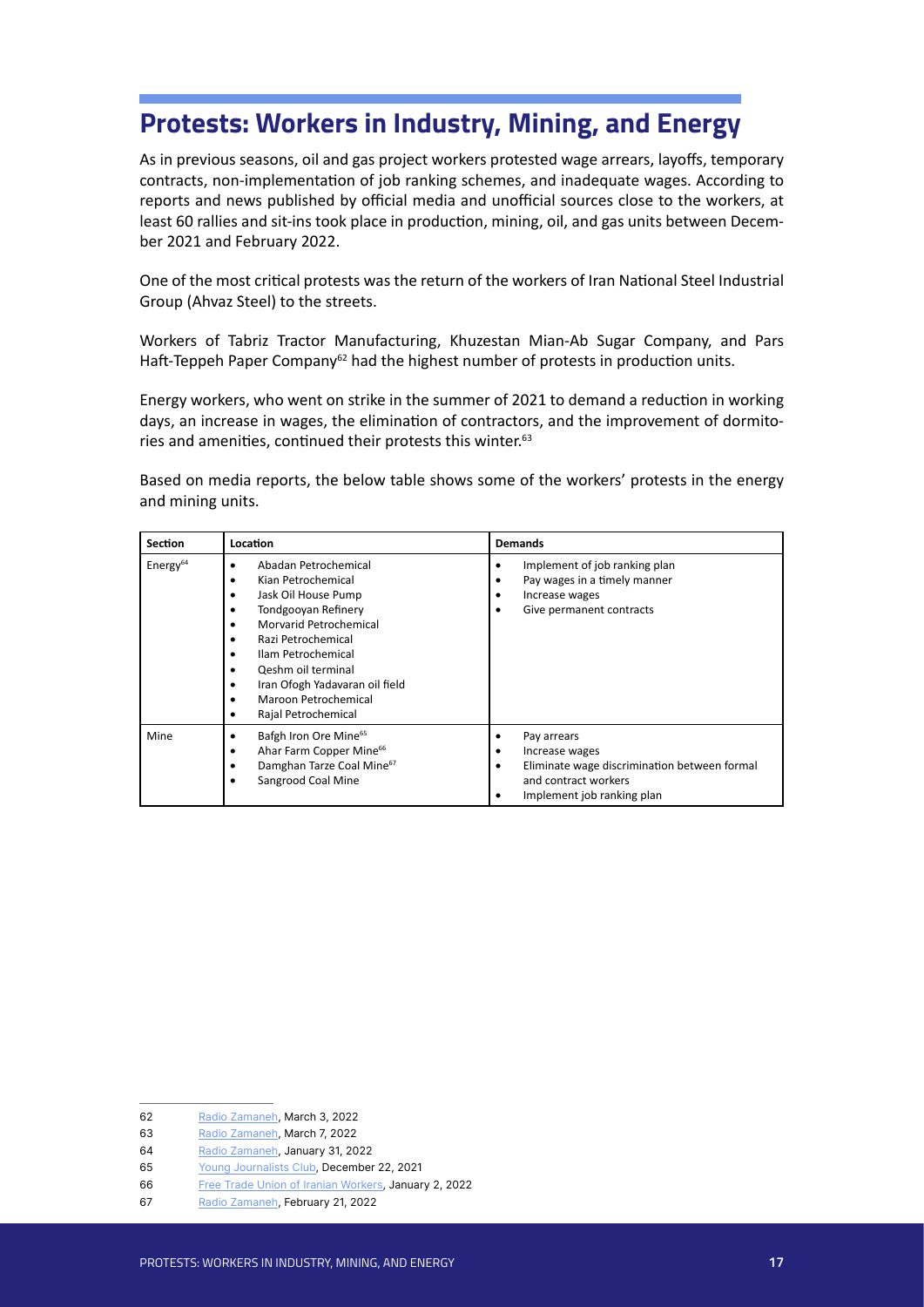| Production   | Ardabil Sabalan Cloth <sup>68</sup><br>٠<br>Rangin Yarn company <sup>69</sup><br>$\bullet$                                                                                                                                                                                                                                                                       | Stop firing workers<br>٠<br>Pay arrears<br>$\bullet$                                                                                                                                                                                                                                                                         |
|--------------|------------------------------------------------------------------------------------------------------------------------------------------------------------------------------------------------------------------------------------------------------------------------------------------------------------------------------------------------------------------|------------------------------------------------------------------------------------------------------------------------------------------------------------------------------------------------------------------------------------------------------------------------------------------------------------------------------|
|              |                                                                                                                                                                                                                                                                                                                                                                  |                                                                                                                                                                                                                                                                                                                              |
|              | Iran National Steel Industrial Group <sup>70</sup>                                                                                                                                                                                                                                                                                                               | Stop sabotage in production, fulfill promises                                                                                                                                                                                                                                                                                |
|              |                                                                                                                                                                                                                                                                                                                                                                  |                                                                                                                                                                                                                                                                                                                              |
|              | Khuzestan Pipe Manufacturing <sup>71</sup><br>Ahwaz Pipe Manufacturing<br>٠<br>Iranian Butia Steel <sup>72</sup><br>٠<br>Bandar Abbas Zinc Company <sup>73</sup>                                                                                                                                                                                                 | Stop firing workers<br>٠<br>Pay arrears<br>٠<br>Increase wages<br>$\bullet$<br>Increase the term of workers' contracts                                                                                                                                                                                                       |
|              |                                                                                                                                                                                                                                                                                                                                                                  |                                                                                                                                                                                                                                                                                                                              |
|              | Kian Tire <sup>74</sup><br>٠<br>Kerman Barez Rubber <sup>75</sup><br>Tabriz Tractor Manufacturing <sup>76</sup><br>٠<br>Saipa industrial Molds <sup>77</sup><br>$\bullet$<br>Motogen Tabriz <sup>78</sup><br>٠<br><br>Haft Tappeh Pars Paper Company<br>٠<br>Mian-Ab Sugarcane Company <sup>79</sup><br>$\bullet$<br>Haft Tappeh Sugarcane Company <sup>80</sup> | Pay arrears<br>٠<br>Increase wages<br>Pay wages in a timely manner<br>٠<br>Stop firing workers<br>$\bullet$<br><br>Make contracts permanent and eliminate con-<br>$\bullet$<br>tractors<br>Amend contracts<br>$\bullet$<br>Pay wage arrears and insurance<br>٠<br>٠<br>Pay wage arrears<br>٠<br>Pay wages in a timely manner |
|              | Firco Cooking Oil <sup>81</sup><br>Iran Chocolate (Tabriz) <sup>82</sup><br>٠                                                                                                                                                                                                                                                                                    |                                                                                                                                                                                                                                                                                                                              |
| Construction | Shafarood Reservoir Dam <sup>83</sup><br>٠<br>Karun Dam <sup>84</sup><br>٠<br>Shirgah Traverse Factory<br>Tabriz Tile Making <sup>85</sup><br>Sepahan Cement<br>Kerman Momtaz Cement <sup>86</sup>                                                                                                                                                               | Pay wages in a timely manner<br>٠<br>Increase wages<br>$\bullet$<br>Stop firing workers                                                                                                                                                                                                                                      |

- 68 [Daneshjoo News Agency](https://www.ghatreh.com/news/nn62034469/%DA%A9%D8%A7%D8%B1%DA%AF%D8%B1%D8%A7%D9%86-%D8%B3%D8%A8%D9%84%D8%A7%D9%86-%D9%BE%D8%A7%D8%B1%DA%86%D9%87-%D8%AA%D8%AC%D9%85%D8%B9-%D8%A7%D8%B9%D8%AA%D8%B1%D8%A7%D8%B6%DB%8C-%D8%A8%D8%B1%DA%AF%D8%B2%D8%A7%D8%B1-%DA%A9%D8%B1%D8%AF%D9%86%D8%AF-%D9%81%DB%8C%D9%84%D9%85), December 27, 2021
- 69 [Iran Labor News Agency,](https://www.ilna.news/%D8%A8%D8%AE%D8%B4-%DA%A9%D8%A7%D8%B1%DA%AF%D8%B1%DB%8C-9/1177491-%DA%A9%D8%A7%D8%B1%DA%AF%D8%B1%D8%A7%D9%86-%D8%B1%D9%86%DA%AF%DB%8C%D9%86-%D9%86%D8%AE-%D8%B3%D9%85%D9%86%D8%A7%D9%86-%D9%85%D9%82%D8%A7%D8%A8%D9%84-%D8%A7%D8%B3%D8%AA%D8%A7%D9%86%D8%AF%D8%A7%D8%B1%DB%8C-%D8%AA%D8%AC%D9%85%D8%B9-%DA%A9%D8%B1%D8%AF%D9%86%D8%AF-%D8%A8%D9%84%D8%A7%D8%AA%DA%A9%D9%84%DB%8C%D9%81%DB%8C-%D9%87%D8%B4%D8%AA-%D8%B3%D8%A7%D9%84%D9%87-%D8%AF%D8%B1-%D8%AF%D8%B1%DB%8C%D8%A7%D9%81%D8%AA-%D9%85%D8%B9%D9%88%D9%82%D8%A7%D8%AA) January 2, 2022
- 70 [Radio Zamaneh](https://www.radiozamaneh.info/704110), February 13, 2022
- 71 [Free Trade Union of Iranian Workers,](https://www.etehad-e.com/%d8%aa%d8%ac%d9%85%d8%b9-%d8%a7%d8%b9%d8%aa%d8%b1%d8%a7%d8%b6%db%8c-%da%a9%d8%a7%d8%b1%da%af%d8%b1%d8%a7%d9%86-%d8%a7%d8%ae%d8%b1%d8%a7%d8%ac%db%8c-%d8%b4%d8%b1%da%a9%d8%aa-%d9%84%d9%88%d9%84%d9%87/) February 10, 2022
- 72 [Free Trade Union of Iranian Workers,](https://www.etehad-e.com/%d8%aa%d8%ac%d9%85%d8%b9-%d8%a7%d8%b9%d8%aa%d8%b1%d8%a7%d8%b6%db%8c-%da%a9%d8%a7%d8%b1%da%af%d8%b1%d8%a7%d9%86-%d9%81%d9%88%d9%84%d8%a7%d8%af-%d8%a8%d9%88%d8%aa%db%8c%d8%a7%db%8c-%d8%a7%db%8c%d8%b1/) January 31, 2022
- 73 [Radio Zamaneh](https://www.radiozamaneh.info/698920), January 2, 2022
- 74 [Free Trade Union of Iranian Workers,](https://www.etehad-e.com/%d8%aa%d8%ac%d9%85%d8%b9-%d8%a7%d8%b9%d8%aa%d8%b1%d8%a7%d8%b6%db%8c-%da%a9%d8%a7%d8%b1%da%af%d8%b1%d8%a7%d9%86-%d8%b4%d8%b1%da%a9%d8%aa-%da%a9%db%8c%d8%a7%d9%86-%d8%aa%d8%a7%db%8c%d8%b1/) February 15, 2022
- 75 [Didar News](https://www.didarnews.ir/fa/news/120024/%D8%A7%D8%B9%D8%AA%D8%B5%D8%A7%D8%A8-%DA%A9%D8%A7%D8%B1%DA%A9%D9%86%D8%A7%D9%86-%DA%A9%D8%A7%D8%B1%D8%AE%D8%A7%D9%86%D9%87-%D9%84%D8%A7%D8%B3%D8%AA%DB%8C%DA%A9-%D8%A8%D8%A7%D8%B1%D8%B2-%DA%A9%D8%B1%D9%85%D8%A7%D9%86-%D9%81%DB%8C%D9%84%D9%85-%D9%88-%D8%B9%DA%A9%D8%B3), January 25, 2022
- 76 [My Tabriz](http://tabrizeman.ir/1400/11/11/%D8%A7%D8%B9%D8%AA%D8%B5%D8%A7%D8%A8-%DA%A9%D8%A7%D8%B1%DA%AF%D8%B1%D8%A7%D9%86-%D8%B4%D8%B1%DA%A9%D8%AA-%D9%85%D9%88%D8%AA%D9%88%D8%B1%D8%B3%D8%A7%D8%B2%D8%A7%D9%86-%D8%AA%D8%B1%D8%A7%DA%A9%D8%AA/), January 31, 2022
- 77 [Radio Zamaneh](https://www.radiozamaneh.info/707320), March 9, 2022
- 78 [Asr Tabriz](https://asrtabriz.com/news/136509/%D8%A7%D8%B9%D8%AA%D8%B5%D8%A7%D8%A8-%DA%A9%D8%A7%D8%B1%DA%AF%D8%B1%D8%A7%D9%86-%D8%B4%D8%B1%DA%A9%D8%AA-%D9%85%D9%88%D8%AA%D9%88%DA%98%D9%86-%D8%AA%D8%A8%D8%B1%DB%8C%D8%B2), February 13, 2022
- 79 [Radio Zamaneh](https://www.radiozamaneh.info/701484), January 23, 2022
- 80 [Iran Labor News Agency,](https://www.ilna.news/%D8%A8%D8%AE%D8%B4-%DA%A9%D8%A7%D8%B1%DA%AF%D8%B1%DB%8C-9/1203133-%D8%AF%D8%B1%D8%AE%D9%88%D8%A7%D8%B3%D8%AA-%DA%A9%D8%A7%D8%B1%DA%AF%D8%B1%D8%A7%D9%86-%D9%81%D8%B5%D9%84%DB%8C-%D9%85%D8%AC%D8%AA%D9%85%D8%B9-%D9%87%D9%81%D8%AA-%D8%AA%D9%BE%D9%87-%D8%A8%D8%B1%D8%A7%DB%8C-%D8%B9%D9%82%D8%AF-%D9%82%D8%B1%D8%A7%D8%B1%D8%AF%D8%A7%D8%AF-%D8%AF%D8%A7%D8%A6%D9%85%DB%8C-%DA%A9%D8%A7%D8%B1) March 2, 2022
- 81 **[IRNA](https://www.irna.ir/news/84637246/%DA%A9%D8%A7%D8%B1%DA%AF%D8%B1%D8%A7%D9%86-%D9%81%D8%B1%DB%8C%DA%A9%D9%88-%D8%AF%D8%B1-%D8%B3%DB%8C%D8%B1%D8%AC%D8%A7%D9%86-%D8%A8%D8%A7%D8%B2-%D8%AA%D8%AC%D9%85%D8%B9-%DA%A9%D8%B1%D8%AF%D9%86%D8%AF)**, February 3, 2022
- 82 [Free Trade Union of Iranian Workers,](https://www.etehad-e.com/%d8%aa%d8%ac%d9%85%d8%b9-%da%a9%d8%a7%d8%b1%da%af%d8%b1%d8%a7%d9%86-%d8%a7%db%8c%d8%b1%d8%a7%d9%86-%d8%b4%da%a9%d9%84%d8%a7%d8%aa-%d8%af%d8%b1-%d8%aa%d8%a8%d8%b1%db%8c%d8%b2/) December 22, 2021
- 83 **IRIB**, January 2, 2022
- 84 [Free Trade Union of Iranian Workers,](https://www.etehad-e.com/%d8%aa%d8%ac%d9%85%d8%b9-%d8%a7%d8%b9%d8%aa%d8%b1%d8%a7%d8%b6%db%8c-%d9%be%d8%b1%d8%b3%d9%86%d9%84-%d8%aa%d8%b1%d8%a7%d8%a8%d8%b1%db%8c-%d8%af%d8%b1%db%8c%d8%a7%db%8c%db%8c-%d8%b3%d8%af-%da%a9%d8%a7/) January 10, 2022
- 85 [Radio Zamaneh](https://www.radiozamaneh.info/698766), December 31, 2021
- 86 [Free Trade Union of Iranian Workers,](https://www.etehad-e.com/%d8%aa%d8%af%d8%a7%d9%88%d9%85-%d8%aa%d8%ac%d9%85%d8%b9-%d8%a7%d8%b9%d8%aa%d8%b1%d8%a7%d8%b6%db%8c-%da%a9%d8%a7%d8%b1%da%af%d8%b1%d8%a7%d9%86-%da%a9%d8%a7%d8%b1%d8%ae%d8%a7%d9%86%d9%87-%d8%b3%db%8c/) March 16, 2022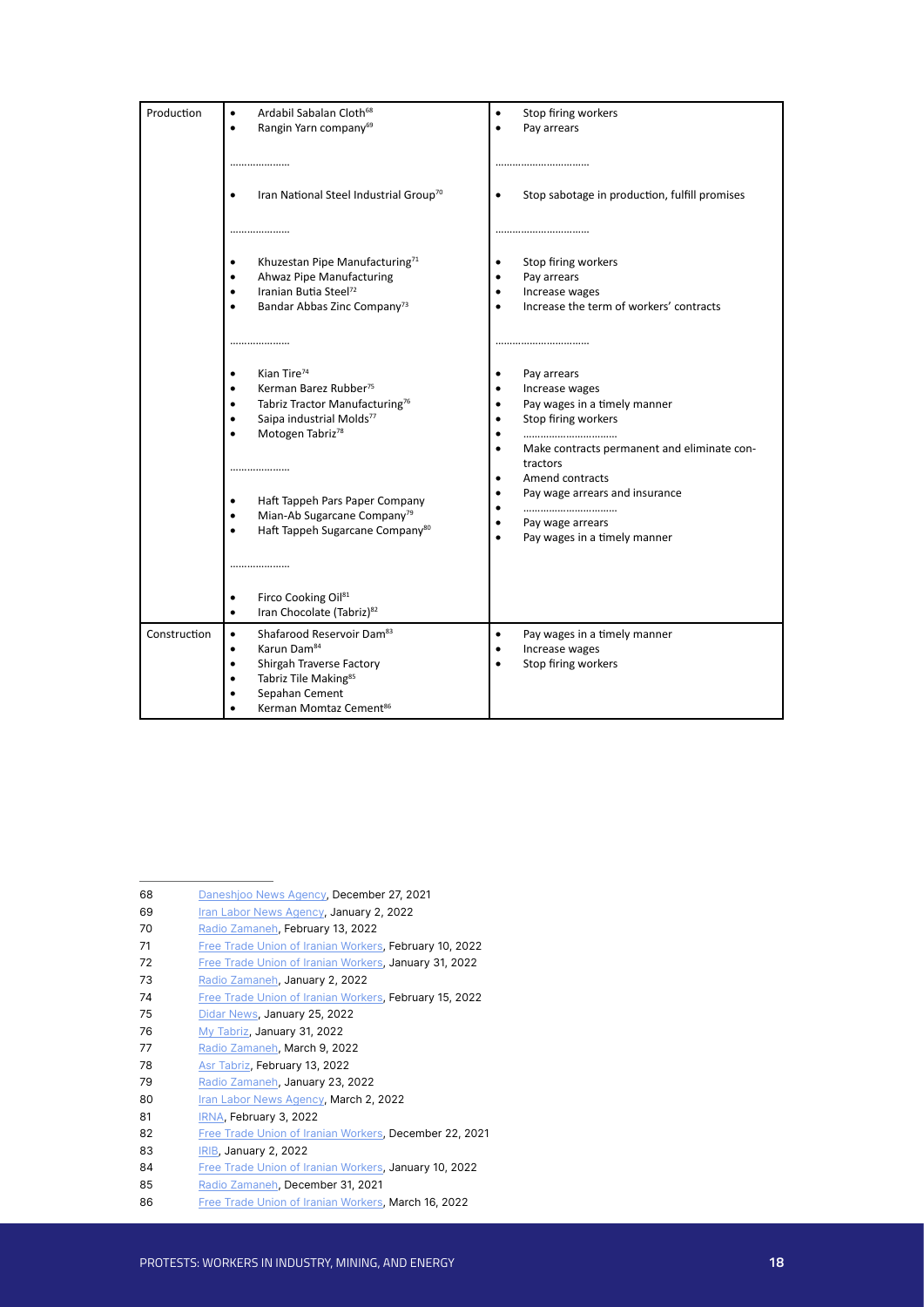# <span id="page-18-0"></span>**Gig Economy Workers, Informal Workers, and the Unemployed**

This winter, municipalities continued the practice of "organizing" vendors, which in reality is meant to create more restrictions on them.

The municipality of Tehran implemented a "comprehensive plan to organize vendors," according to which vendors were moved to designated locations. $87$  A similar plan was implemented in Isfahan.<sup>88</sup> In Tabriz, city agents tasked to remove sidewalk blockages beat a peddler.<sup>89</sup> The city council there also announced that it is "organizing "vendors in a market, and the vendors of Tabriz rallied to protest the situation. Amol, Boroujerd, Qazvin, and several other cities implemented similar plans to control and prevent the activities of peddlers.

In Mahshahr, police and municipal officials attacked fruit sellers and set fire to their work areas.<sup>90</sup> In Gorgan and Tehran, city agents who were tasked to remove sidewalk blockages beat peddlers.

On January 25, 2022, construction workers rallied in front of parliament to protest the lack of insurance and demand the approval of Article 5 of the Construction Workers' Insurance Act.<sup>91</sup> This amendment was submitted to the parliament in November 2020 but was not approved because the speaker of parliament intervened in favor of the employers. If the amendment is approved, employers would have to pay a larger share to fund the construction workers' insurance.92

The protesting workers also demanded requirements for employers to observe occupational safety and the repeal of instructions to exclude construction workers from the scope of construction workers' insurance.

According to official figures, only half of the 1.2 million construction workers are insured.

In January 2022, drivers for the online food company Snappfood once again rallied in front of the company's office in Tehran to protest low fares and the lack of insurance, work facilities, fuel, and work accident insurance.<sup>93</sup>

Rising unemployment and insufficient wages have led to an increase in the number of workers and drivers in web-based taxi and delivery companies. According to Snapp officials, the number of people registered on the platform increased by one million in 2020. The number of drivers employed in Snapp's passenger transport sector is estimated at more than four million, all of whom work without social security insurance and employment contracts.

As in previous seasons, border guards targeted kulbars and sukhtbars routinely. Kulbars are porters who carry a heavy cargo of commercial goods on their backs and cross dangerous border areas in order to avoid interception by guards. Sukhtbars are fuel carriers along Iran's eastern borders.

In the provinces of Kermanshah, Kurdistan, and West Azerbaijan in western Iran, border guards killed at least two kulbars, and shot and wounded 21 more.

<sup>87</sup> [Borna News](https://www.borna.news/%D8%A8%D8%AE%D8%B4-%D8%A7%D8%AC%D8%AA%D9%85%D8%A7%D8%B9%DB%8C-4/1298217-%D8%A2%D8%BA%D8%A7%D8%B2-%D8%B7%D8%B1%D8%AD-%D8%AC%D8%A7%D9%85%D8%B9-%D8%B3%D8%A7%D9%85%D8%A7%D9%86%D8%AF%D9%87%DB%8C-%D8%AF%D8%B3%D8%AA%D9%81%D8%B1%D9%88%D8%B4%D8%A7%D9%86-%D8%A7%D8%B3%D8%AA%D9%82%D8%A8%D8%A7%D9%84-%D8%AF%D8%B3%D8%AA%D9%81%D8%B1%D9%88%D8%B4%D8%A7%D9%86-%D8%A7%D8%B2-%D8%A7%DB%8C%D9%86-%D8%B7%D8%B1%D8%AD), February 13, 2022

<sup>88</sup> **Imna**, March 13, 2022

<sup>89</sup> [Aftab Yazd](https://www.pishkhan.com/news/257691), February 7, 2022

<sup>90</sup> [Free Trade Union of Iranian Workers,](https://www.etehad-e.com/%d9%85%d8%a7%d9%85%d9%88%d8%b1%d8%a7%d9%86-%d8%b4%d9%87%d8%b1%d8%af%d8%a7%d8%b1%db%8c-%d8%a8%d8%b3%d8%a7%d8%b7-%d9%85%db%8c%d9%88%d9%87%d9%81%d8%b1%d9%88%d8%b4%d8%a7%d9%86-%d8%af%d8%b1-%d8%a8/) January 30, 2022

<sup>91</sup> [Iran Labor News Agency,](https://www.ilna.news/fa/tiny/news-1187737) January 25, 2022

<sup>92</sup> [Iran Labor News Agency,](https://www.ilna.news/%D8%A8%D8%AE%D8%B4-%DA%A9%D8%A7%D8%B1%DA%AF%D8%B1%DB%8C-9/1139281-%D8%AF%D8%A7%D8%B3%D8%AA%D8%A7%D9%86-%D9%86%D8%A7%D8%AA%D9%85%D8%A7%D9%85-%D8%A7%D8%B5%D9%84%D8%A7%D8%AD-%D9%85%D8%A7%D8%AF%D9%87-%D8%A8%DB%8C%D9%85%D9%87-%DA%A9%D8%A7%D8%B1%DA%AF%D8%B1%D8%A7%D9%86-%D8%B3%D8%A7%D8%AE%D8%AA%D9%85%D8%A7%D9%86%DB%8C-%D8%AA%D9%84%D8%A7%D8%B4-%D9%81%D8%B1%D8%A7%DA%A9%D8%B3%DB%8C%D9%88%D9%86-%DA%A9%D8%A7%D8%B1%DA%AF%D8%B1%DB%8C-%D9%85%D8%B7%D9%84%D9%88%D8%A8-%D9%86%DB%8C%D8%B3%D8%AA-%D8%A7%DB%8C%D8%B3%D8%AA%D8%A7%D8%AF%DA%AF%DB%8C-%D8%B9%D8%AC%DB%8C%D8%A8-%D9%86%D9%85%D8%A7%DB%8C%D9%86%D8%AF%DA%AF%D8%A7%D9%86-%D8%AF%D8%B1-%D8%A8%D8%B1%D8%A7%D8%A8%D8%B1-%DA%A9%D8%A7%D8%B1%DA%AF%D8%B1%D8%A7%D9%86) October 6, 2021

<sup>93</sup> [Radio Zamaneh](https://www.radiozamaneh.com/704168), February 14, 2022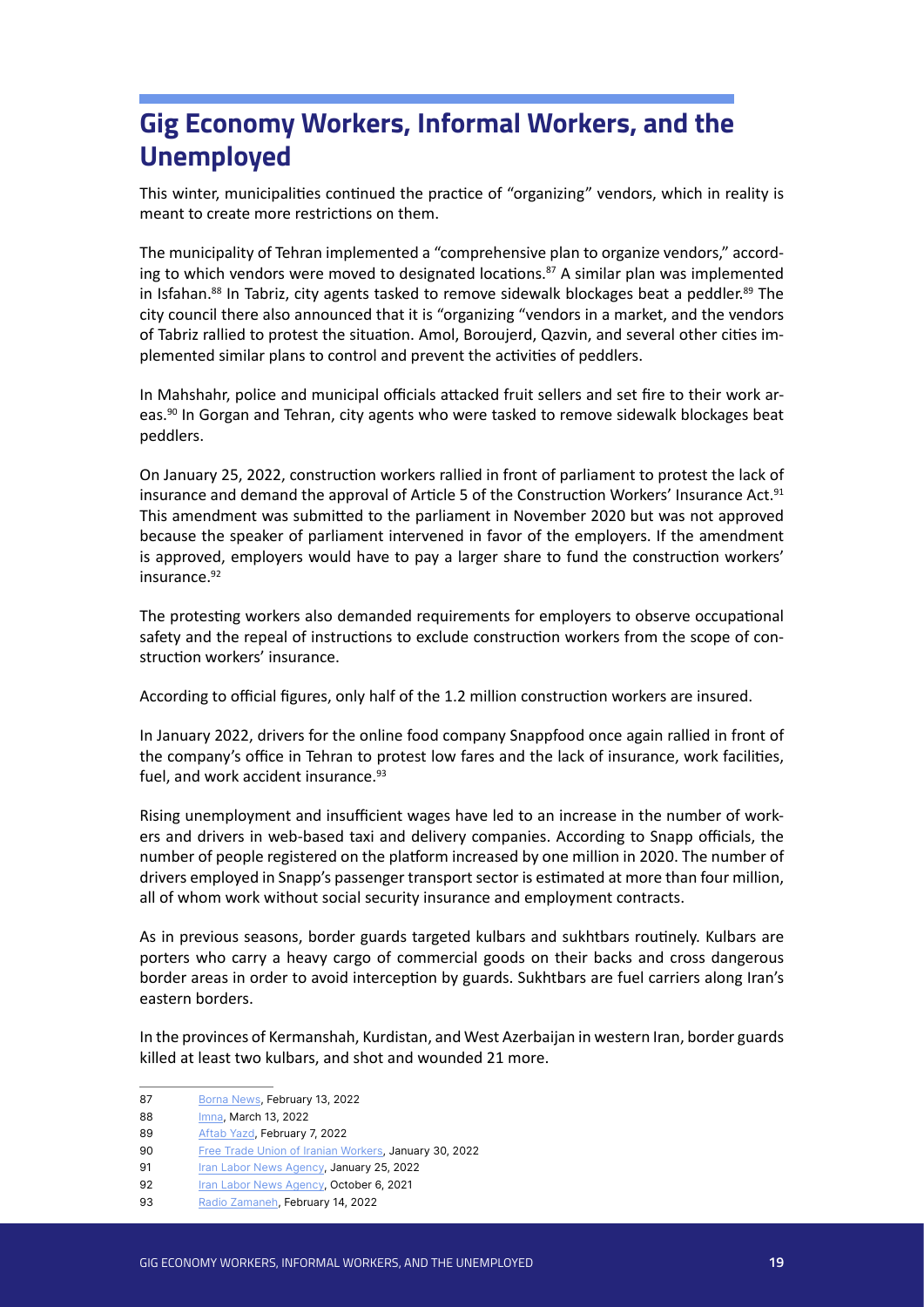Six kulbars also died from falling from heights, frost, mine explosions, and drowning in a river, and 14 were injured in accidents, landmines, and falling from heights.

As in previous seasons, in eastern and southeastern Iran, Baluch sukhtbars also suffered through severe conditions and were killed or injured by military personnel or accident caused by the pursuit of government officials.

Since implementing the Razzaq project in Sistan and Baluchestan in the past year, sukhtbars have faced more restrictions and violence.

According to media reports, 17 sukhtbars lost their lives last winter: four were killed by direct fire from border guards and thirteen died escaping from the military forces. Fifteen sukhtbars were also injured, eight of whom were directly shot by border guards, and seven of whom were injured in road accidents.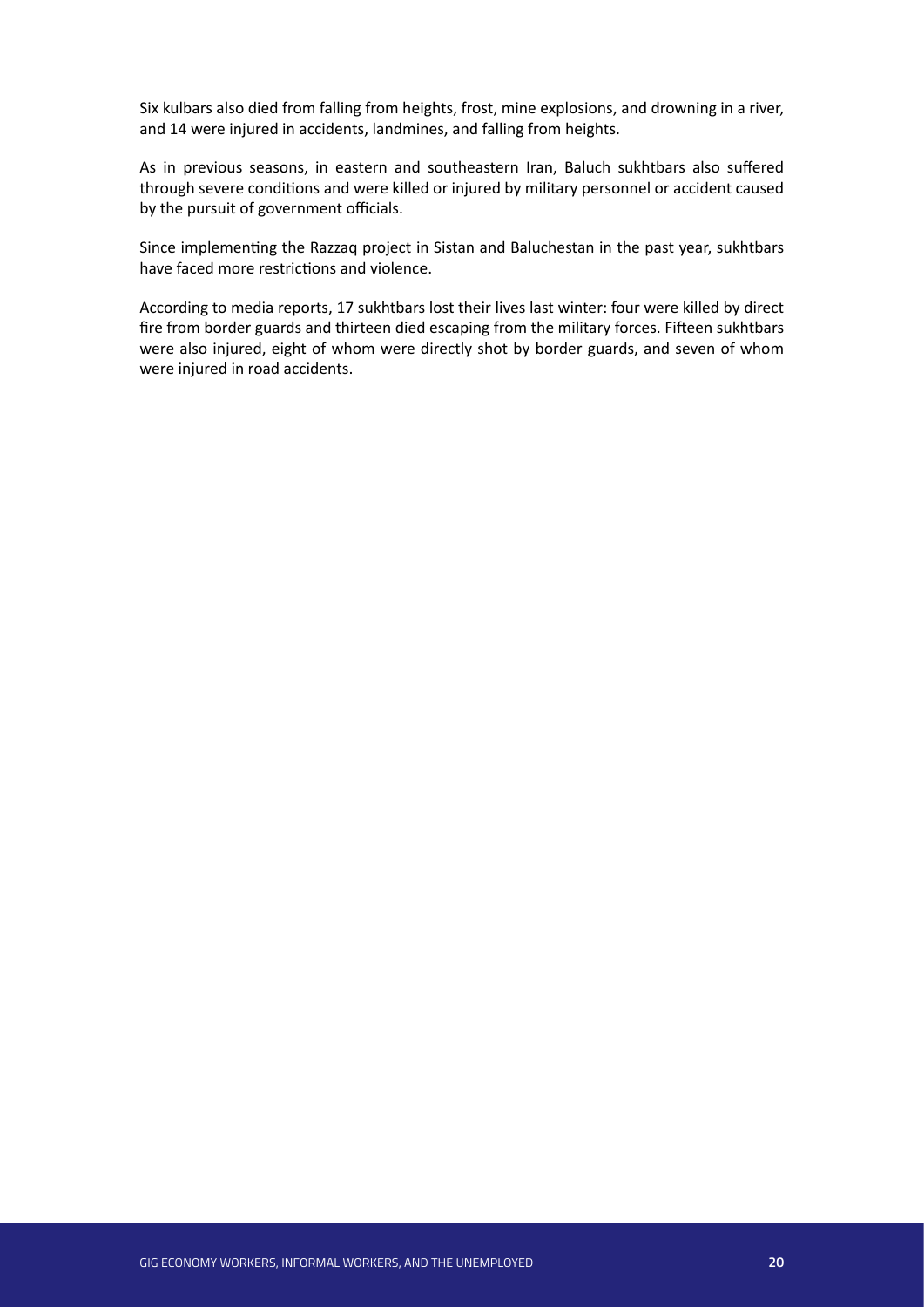# <span id="page-20-0"></span>**Work Accidents: Bloody Winter**

In the last three months, occupational accidents have killed at least 95 workers in different parts of Iran. As in previous seasons, construction workers face the most severe work-related accidents and fatalities. The Deputy Minister of Labor has said that 40 percent of work accidents occur in the construction sector.

During this period, accident rates in large and medium-large industrial workshops and oil and gas projects increased. Twenty-three workers in production units and oil and gas projects were killed in workplace accidents, and 125 were injured. The severity of the injuries was reported from low to very high, but a detailed description of their condition and extent of the injury is not available.

The below table lists work accidents in January-March 2022. This table is based on news published by official news agencies and unofficial sources close to the workers and may not cover all work-related statistics.

| Sector                           | Death          | <b>Injury</b>            |
|----------------------------------|----------------|--------------------------|
| Large and medium-large workshops | 23             | 125                      |
| Construction                     | 23             | 33                       |
| Public service                   | 21             | 26                       |
| Small workshop                   | 11             | 16                       |
| Mines                            | 6              | 23                       |
| Services                         | 7              | $\overline{\phantom{0}}$ |
| Seasonal/Agricultural            | $\overline{4}$ | 20                       |
| <b>Total</b>                     | 95             | 243                      |

At least four of the workers who died were under 18 and were considered child laborers. Two of these child laborers were street workers who lost their lives in accidents. Seven of the above workers were Afghan migrants.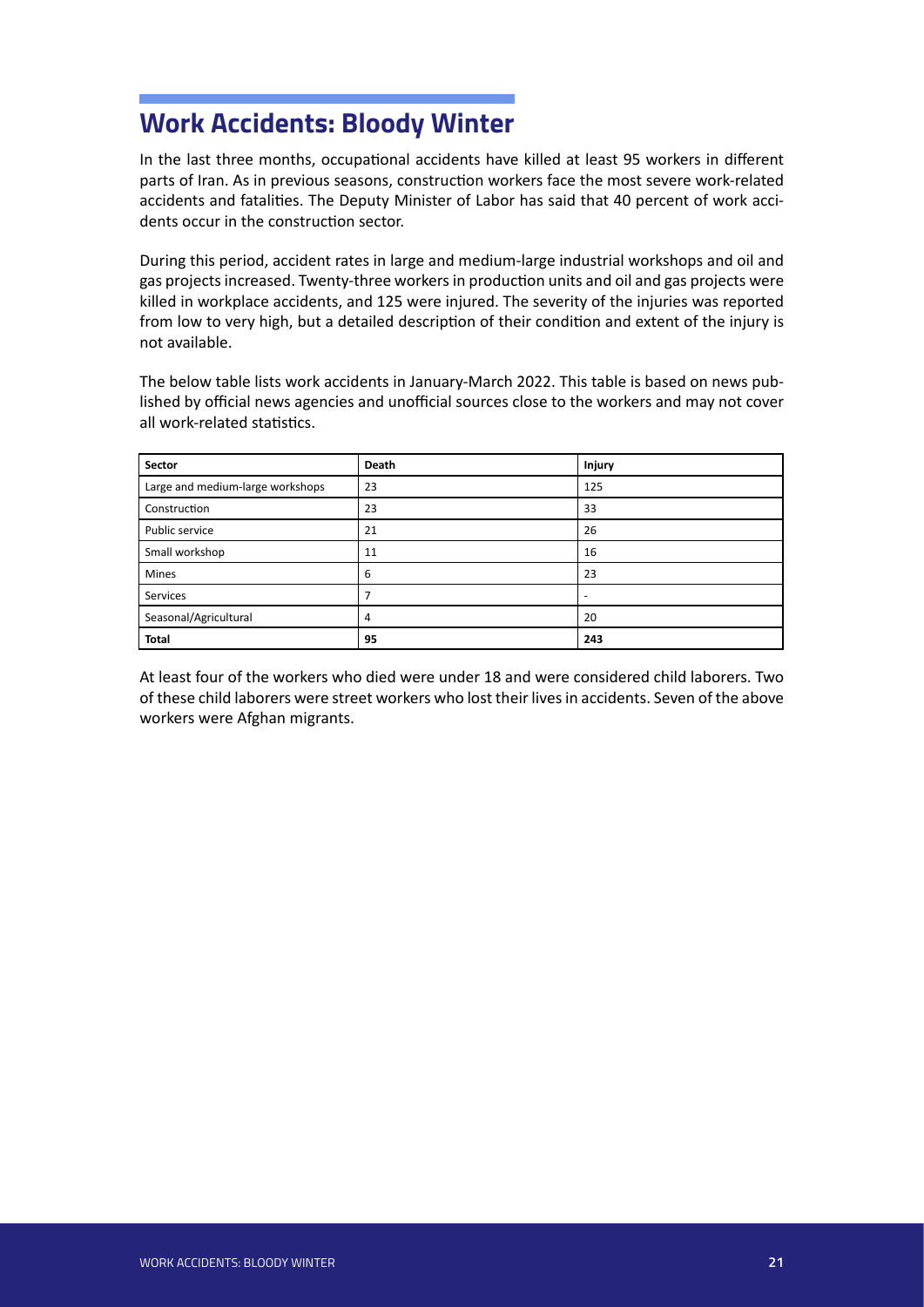# <span id="page-21-0"></span>**Migrant Workers**

The situation for Afghan immigrants in Iran grows increasingly difficult. The process of identifying, detaining, and deporting illegal immigrants has intensified, according to a report by the newspaper Ettelaat on February 2, 2022. Many immigrants do not spend the night in their dormitories due to fear of arrest and deportation. Rather, they spend the night in the city, dressed as municipal cleaning workers. The authorities often capture Afghan workers and inflict violence and inhumane treatment on them.<sup>94</sup>

Since the Taliban returned to power in Afghanistan, more Afghans have fled to Iran. Iran, however, has closed its borders to Afghan refugees, announcing that it will resettle them in three border camps and then return them to Afghanistan as soon as possible. On February 9, Afghan government officials in Nimroz province, a refugee crossing point for Iran, announced that Iranian security forces had killed 100 refugees and injured 640 in six months.<sup>95</sup>

<sup>94</sup> [Ettelaat Rooz,](https://www.etilaatroz.com/135807/not-to-walk-not-to-swing-increase-in-forced-expulsion-of-afghan-workers-from-iran/) February 2, 2022

<sup>95</sup> [Radio Zamaneh](https://www.radiozamaneh.com/703675), February 9, 2022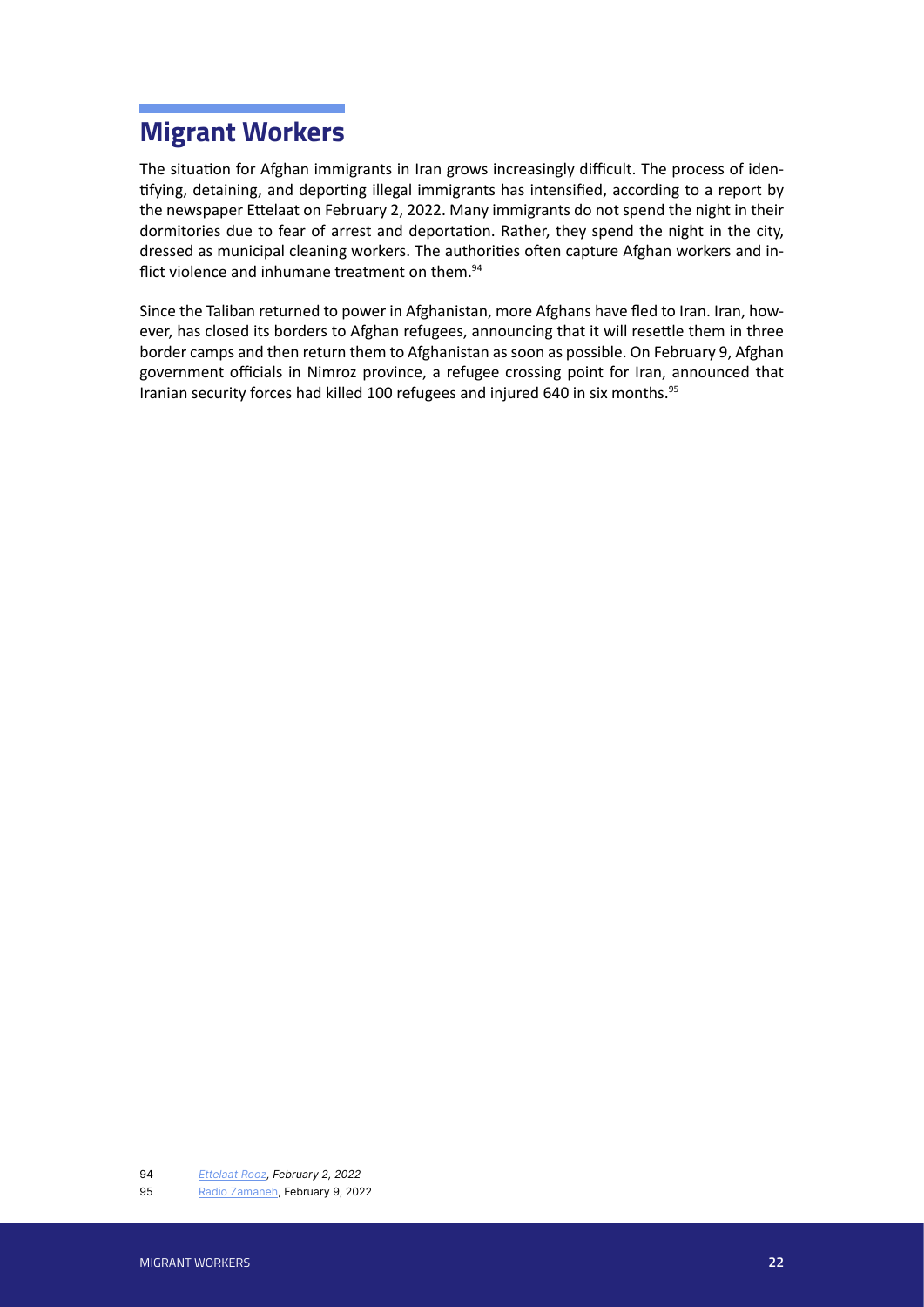# <span id="page-22-0"></span>**Suppression**

According to a spokesman for the Teachers' Union, security and judicial institutions have summoned hundreds of teachers since January 2022.

Several members of the Tehran Bus Company Syndicate were summoned to court. Nevertheless, protests are expected to escalate in response to the government's austerity policies.

Officials at the Prisons Organization, whose failure to treat member of the Iranian Writers' Association Baktash Abtin led to his death, also prevented Shapoor Ehsaniarad, a board member of the Free Trade Union of Iranian Workers, from being sent to the clinic. The life of this prisoner is in danger.

The below table lists the government's repressive measures against labor activists.

| Summoned to court                                 | Osman Ismaili                 |
|---------------------------------------------------|-------------------------------|
|                                                   | Mahmoud Salehi                |
|                                                   | Iqbal Shabani                 |
|                                                   | Maziar Seyednejad             |
|                                                   |                               |
| Summoned to the labor disciplinary com-<br>mittee | Drivers of Tehran Bus Company |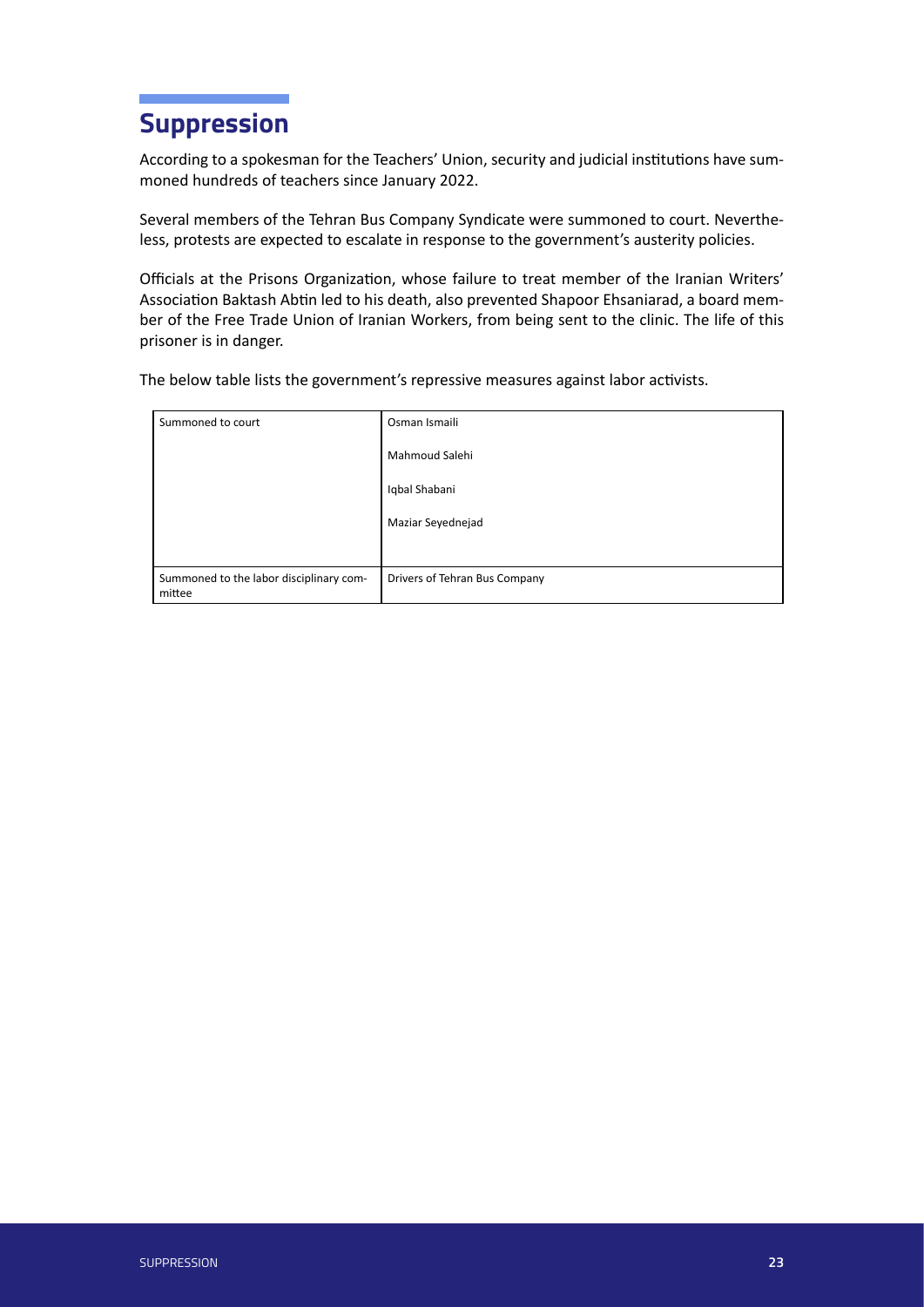| Summoned to the security police or the | Davood Razavi                                                                      |
|----------------------------------------|------------------------------------------------------------------------------------|
| prosecutor's office                    |                                                                                    |
|                                        | Reza Shahabi                                                                       |
|                                        | Hassan Saeedi                                                                      |
|                                        | Mohammad Aslaghi                                                                   |
|                                        | Nasser Muharramzadeh                                                               |
|                                        | Mohammad Komisari                                                                  |
|                                        | Amir Takhiri                                                                       |
|                                        | Ata Babakhani                                                                      |
|                                        | Hossein Karimi Sabzevar                                                            |
|                                        | Ibrahim Heydari                                                                    |
|                                        | Vahid Fereydouni                                                                   |
|                                        | Mohammad Ghasemi                                                                   |
|                                        | Behrooz Ebrati                                                                     |
|                                        | Shahrzad Golpour                                                                   |
|                                        | Assadollah Soleimani                                                               |
|                                        | Seyyed Mojtaba Sadeghi                                                             |
|                                        | Amir Amirgholi                                                                     |
|                                        | Mohammad Iran Nejad                                                                |
|                                        | Negin Aramesh                                                                      |
|                                        | Muzaffar Salehnia                                                                  |
| Court order issued                     | Hirad Pirbodaghi, labor activist, 4 years and 8 months in prison                   |
|                                        | Abbas Ghaffari, Sepahan Cement Worker, 1 year imprisonment, 2 years exile          |
|                                        | Asal Mohammadi, labor activist, 1 year and 8 months in prison                      |
|                                        | Maryam Sadeghi, labor activist, 1 year in prison                                   |
| Court order carried out                | Amir Abbas Azarmvand, labor activist                                               |
|                                        | Haleh Safarzadeh, labor activist                                                   |
|                                        | Alireza Saghafi, teacher activist                                                  |
|                                        | Nasrin Javadi, member of the board of the Free Trade Union of Iranian Work-<br>ers |
|                                        | Shadi Gilak, nurse and labor activist                                              |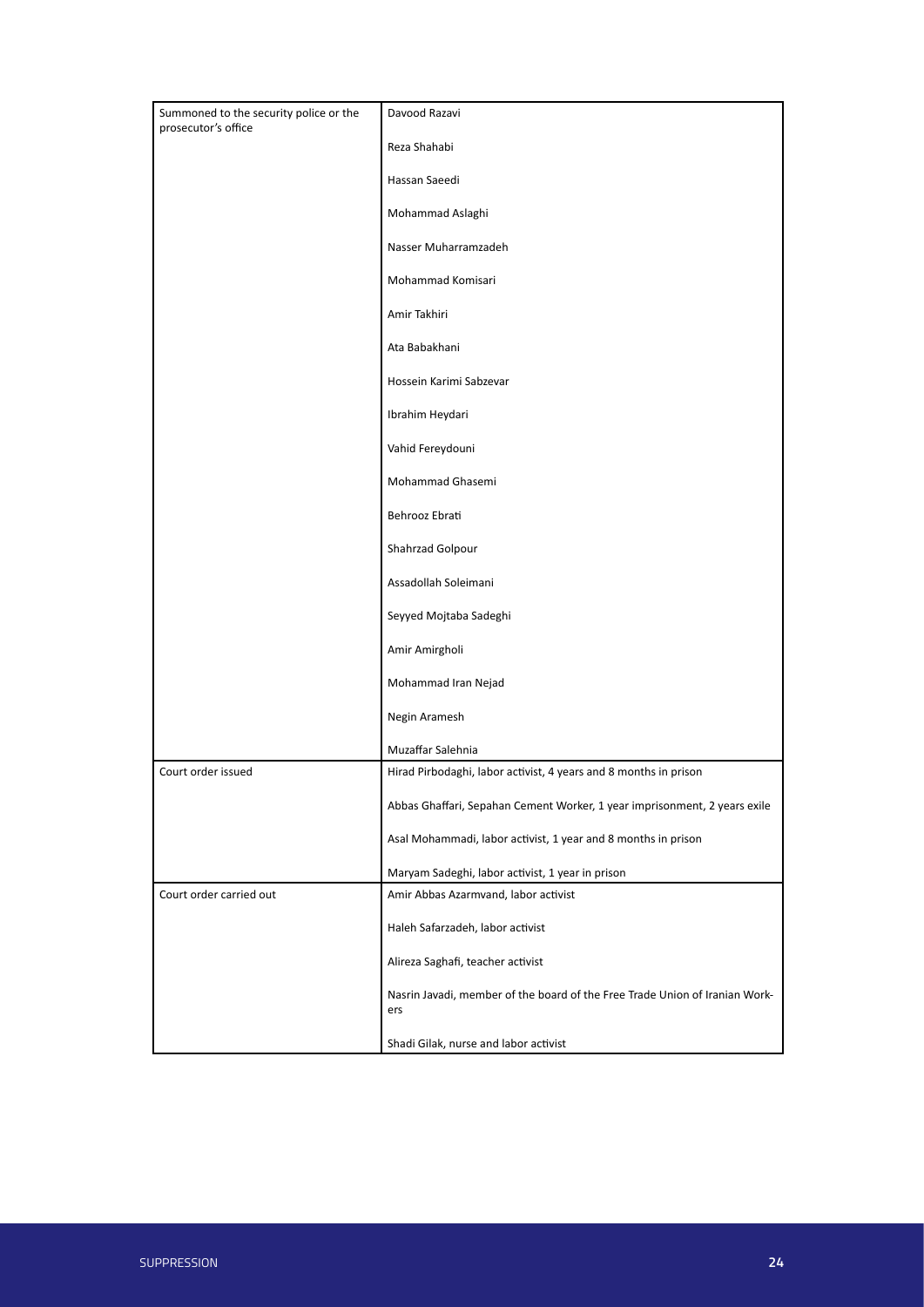| Arrested           | Amir Abbas Azarmvand, a journalist defending workers' rights |
|--------------------|--------------------------------------------------------------|
|                    | Khabat Shakiba, a labor activist in Kurdistan                |
|                    | Haleh Safarzadeh, retired teacher, labor activist            |
|                    | Alireza Saghafi, labor activist                              |
|                    | Allieh Eghdamdoust, feminist and labor activist              |
|                    | Ribvar Abdullahi, a labor activist in Kurdistan              |
|                    | Protesting workers of Kut Abdullah Municipality              |
|                    | Arash Mohammadi, a labor activist in Kurdistan               |
| Expelled from work | Protesting workers of Sepahan Cement Company                 |
|                    | Protesting workers of Tabriz Motogen Company                 |
|                    | Protesting employees of Isfahan Telecommunication Company    |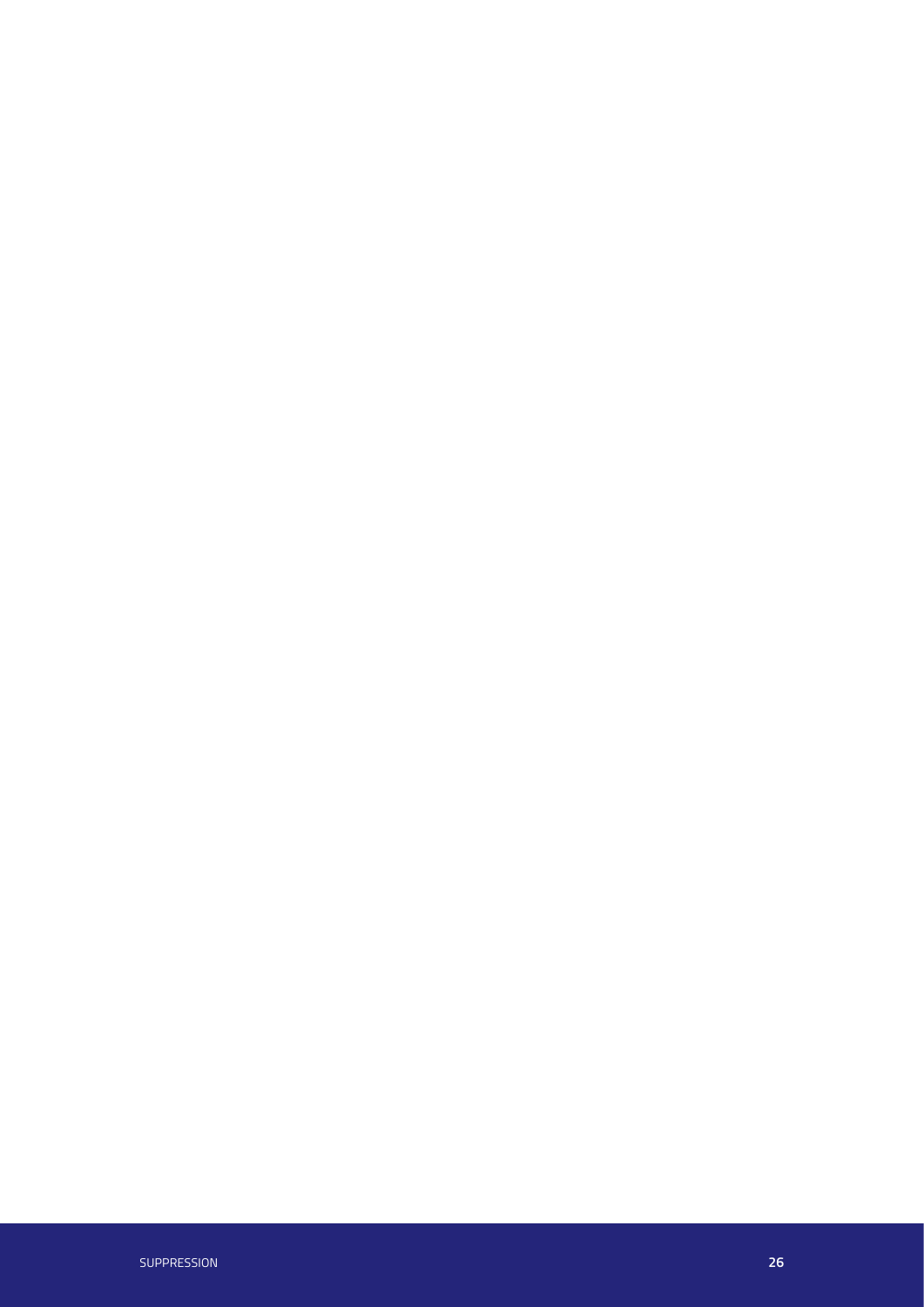#### Previous Reports

- [Report 19](https://downloads.zamaneh.com/labor-rights-dec-2021-en-pdf) [Report 18](https://www.radiozamaneh.info/u/wp-content/uploads/2021/11/LaborRightsReport-no18-July-September-2021en.pdf) [Report 17](https://www.tribunezamaneh.com/download/272378/?version=pdf) [Report 16](https://www.tribunezamaneh.com/download/261312/?version=pdf) [Report 15](https://www.tribunezamaneh.com/download/251734/?version=pdf)
- [Annual Report no. 4](https://downloads.zamaneh.com/labor-annual-2022-en-pdf) [Annual Report no. 3](https://www.tribunezamaneh.com/download/263555/?version=pdf) [Annual Report no. 2](https://www.tribunezamaneh.com/download/227444/?version=pdf) [Annual Report no. 1](https://www.tribunezamaneh.com/download/195111/?version=pdf)

[Special Report on Iranian Pensioners](https://downloads.zamaneh.com/LaborRights-Retirees-en-pdf) Special [Report on Wage Suppression of the Iranian Workers](https://www.tribunezamaneh.com/download/264026/?version=pdf)

#### Visit Zamaneh Media Labor Rights Page:

English <https://en.radiozamaneh.com/labor/>

Persian https://www.radiozamaneh.com/labor-rights